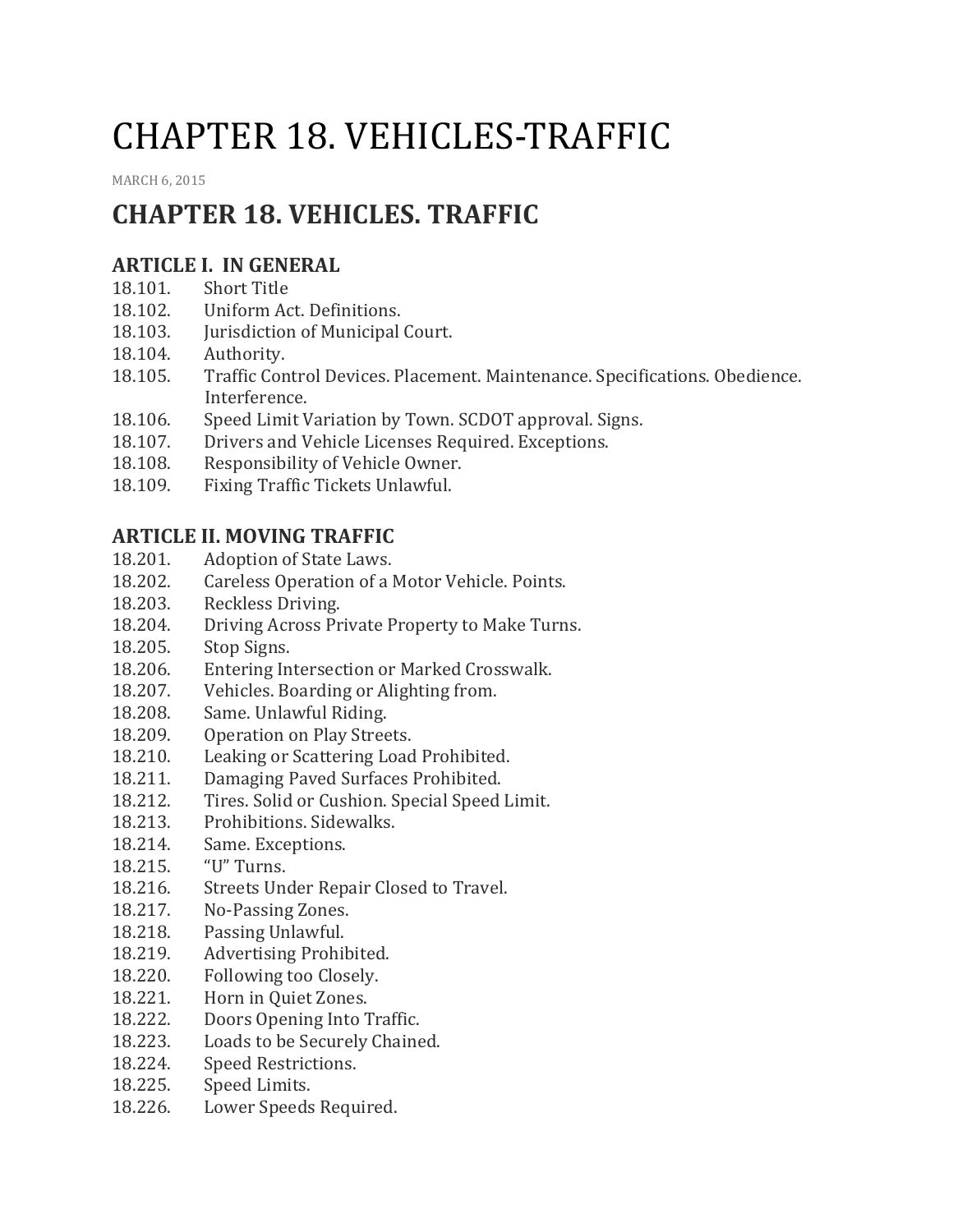- 18.227. Trucks, Truck Tractors.
- 18.228. Special Hazards.
- 18.229. Racing or Drag Racing Prohibited.
- 18.230. Authorized Emergency Vehicles.
- 18.231. School Zones.
- 18.232. Failure to Dim Lights.
- 18.233. Shifting Lanes Without Safety Precaution.
- 18.234. Unattended Vehicles.
- 18.235. Driving While Intoxicated/Under Influence of Drugs.
- 18.236. Accidents. Assistance Required.
- 18.237. Impeding Free Flow of Traffic Unlawful.
- 18.238. Riding In/On Municipal Vehicles Unlawful.
- 18.239. Motorcycles. Reckless Operation. Clinging to Vehicles.

#### **ARTICLE III. PARKING. STANDING. STOPPING.**

- 18.301. Parking. Authorized.
- 18.302. Same. Special Places.
- 18.303. Same. Bus Spaces.
- 18.304. Same. Manner.
- 18.305. Same. Employees, Managers. Prohibited Parking.
- 18.306. Same. Handicapped Persons. Parking. Penalty.
- 18.307. Blocking Streets and Alleys. Exception.
- 18.308. Loading Zones.
- 18.309. Hazardous or Congested Places.
- 18.310. School Zones.
- 18.311. Safety Hazards.
- 18.312. Vision Obstruction of Traffic Unlawful.
- 18.313. Disabled Vehicles.
- 18.314. Fire Lanes Designated. Parking Prohibited. Penalty.
- 18.315. Stopping, Standing or Parking Prohibited in Specified Areas.
- 18.316. Heavy Vehicles in Residential Areas.
- 18.317. Parking Tickets Authorized.

#### **ARTICLE IV. FUNERALS**

- 18.401. Driving Into Funeral Prohibited. Exceptions.
- 18.402. Identification.
- 18.403. Drivers In Processions to Follow Closely.

## **ARTICLE V. ABANDONED VEHICLES**

18.501. Refer to Chapter 10, Section 601

## **ARTICLE VI. BICYCLES**

- 18.601. Regulations Applicable to Bicycles.
- 18.602. Applicability of Traffic Laws.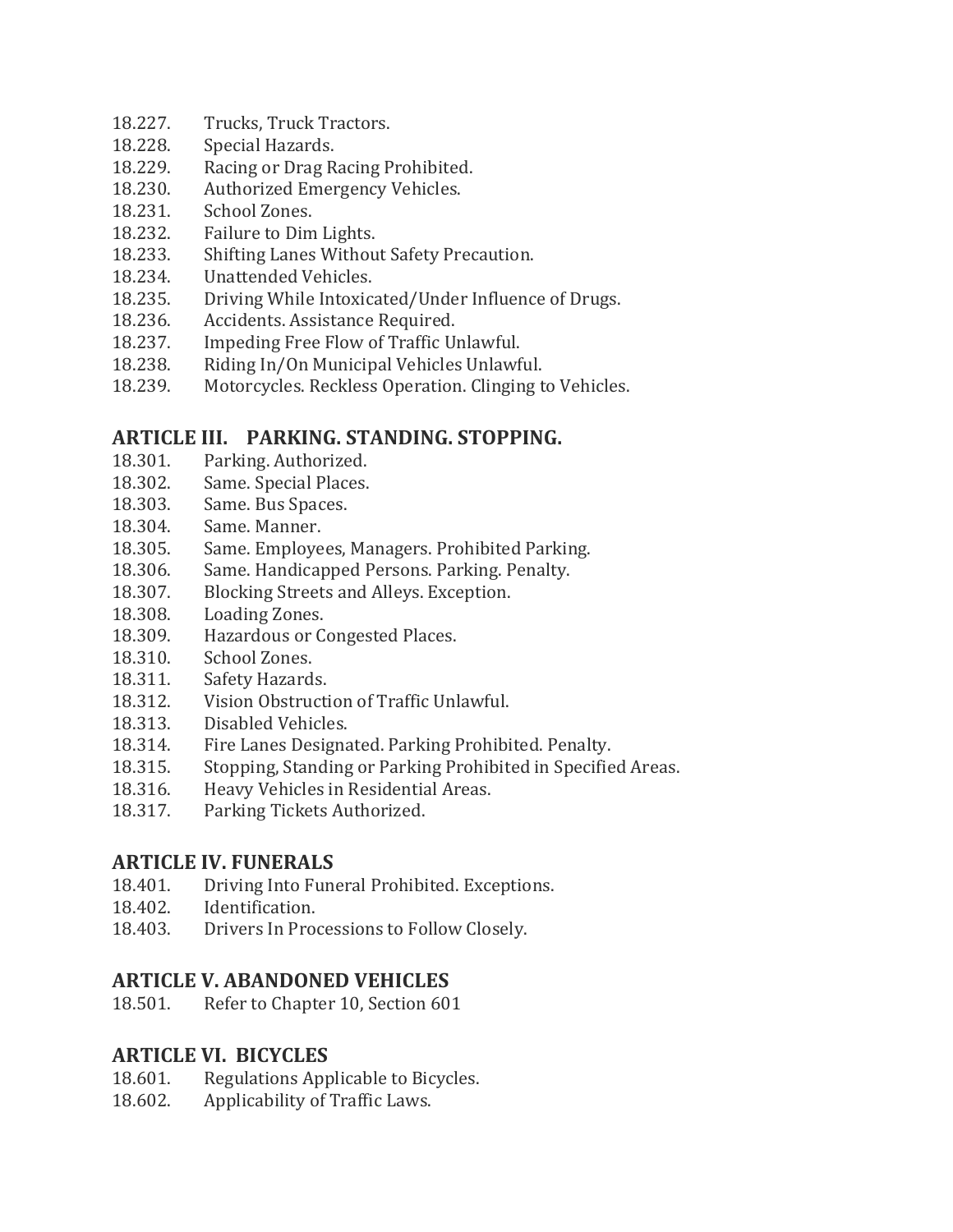- 18.603. Duty to Keep to Right.
- 18.604. Riding Abreast.
- 18.605. Bicycle Paths to be Used.
- 18.606. Riding Bicycles on Sidewalks.
- 18.607. Clinging to Vehicles.
- 18.608. Riding "No Hands". General Control.
- 18.609. Lights.
- 18.610. Warning Devices.
- 18.611. Larceny of Bicycles.
- 18.612. Brakes.

#### **ARTICLE VII. PEDESTRIANS**

- 18.701. Obedience to Traffic-Control Signals Required.
- 18.702. Use of Right Half of Crosswalks.
- 18.703. Walking on Streets and Roadways.
- 18.704. Hitchhiking Prohibited.
- 18.705. Drivers to Exercise Due Care With Regard to Pedestrians.

#### **ARTICLE VIII. RAILROADS**

- 18.801. Definitions.
- 18.802. Advertising Prohibited.
- 18.803. Dangerous Intersections. Stop Signs.
- 18.804. Roadbeds.
- 18.805. Drains.
- 18.806. Time for Compliance.
- 18.807. Poison Spray on Rights-of-Way.
- 18.808. Flagman Required.
- 18.809. Same. Duties.
- 18.810. Same. Red Signal Required.
- 18.811. Same. Unlawful to Cross Despite Warning.
- 18.812. Speed of Engines.
- 18.813. Blocked Crossing. Time Limit Established.
- 18.814. Locomotive Whistles.
- 18.815. Unlawful Riding.
- 18.816. Complaints of Railroad Conduct.

#### **ARTICLE IX. CARELESS OPERATION**

18.901. Careless Operation.

#### **ARTICLE X. PENALTIES**

18.1001 Penalties.

## **CHAPTER 18. VEHICLES. TRAFFIC**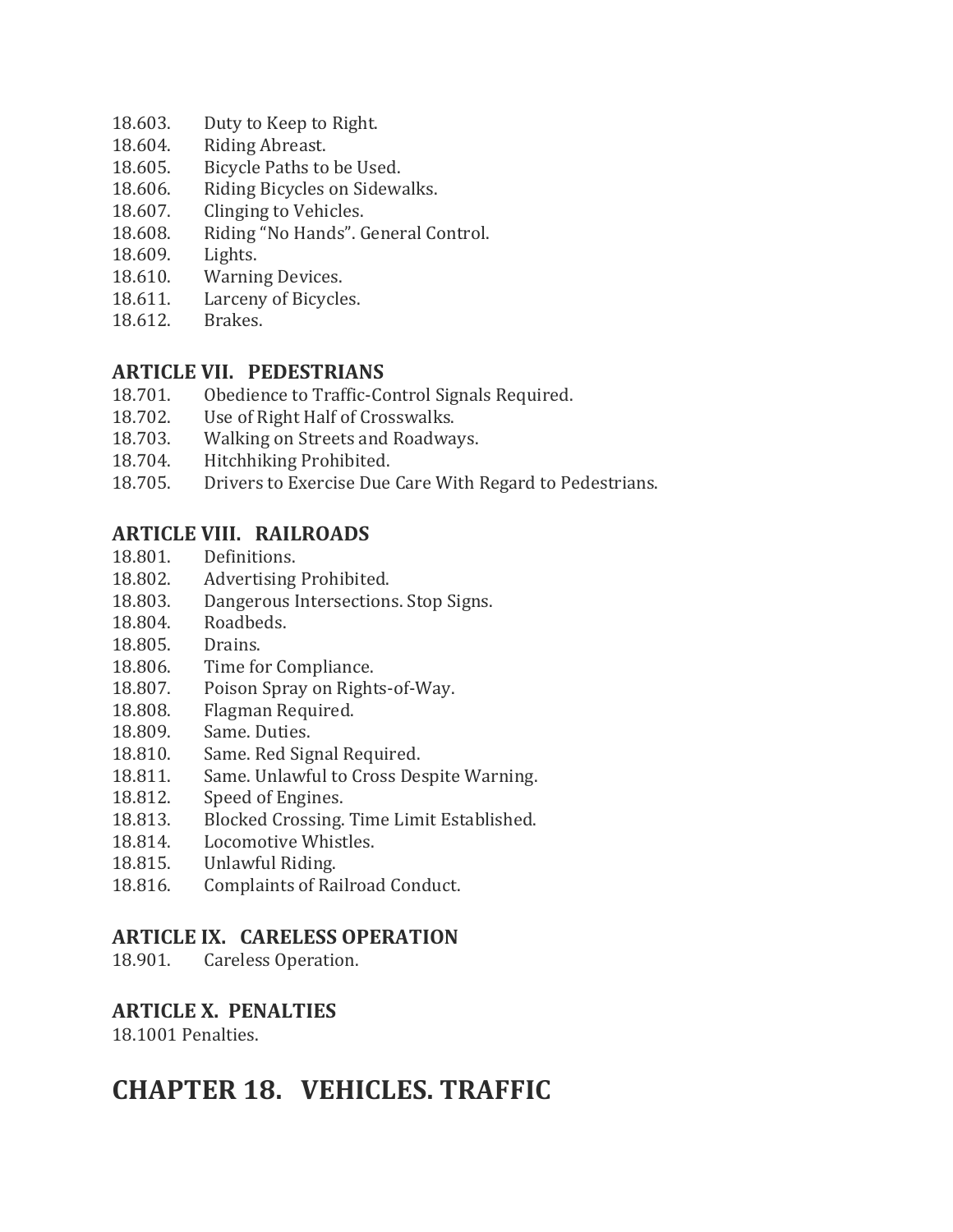Editor's Note. This chapter derives, generally, from Title 56 of the 1976 South Carolina Code of Laws; and generally accepted municipal practices relating to motor vehicles and traffic control.

## **ARTICLE I. IN GENERAL**

18.101. SHORT TITLE.

This chapter may be cited as the "Traffic Ordinance."

#### **18.102. UNIFORM ACT. DEFINITIONS.**

For the purpose of this chapter, and local enforcement, applicable provisions of Title 56, Chapter 5 of the 1976 South Carolina Code of Laws, as amended, is hereby adopted and made a part of this code, including definitions set forth therein.

#### **18.103. JURISDICTION OF MUNICIPAL COURT.**

- a. The Municipal Court may try and determine violations of the provisions of this chapter or provisions of the 1976 South Carolina Code of Laws, relating to motor vehicles and traffic occurring within the corporate limits, when the penalty prescribed by state law for such violations does not exceed thirty (30) days imprisonment or five hundred dollars (\$500.00) fine, or both.
- b. The Court may have trial jurisdiction over such traffic cases the same as magistrates. (1976 SC Code 56-5-6150)

#### **18.104. AUTHORITY.**

Pursuant to 5-7-30 of the 1976 South Carolina Code of Laws, as amended, the Chief of Police, with the approval of the Council, is hereby authorized to:

- 1. Regulate the operation and parking of vehicles within the corporate limits by the erection or placing of proper signs or markers indicating prohibited or limited parking, restricted speed areas, one-way streets, play streets, through or arterial streets, "U" turns, school zones and other official traffic-control devices indicating the place or manner of operating or parking vehicles, including "loading zones."
- 2. Regulate the movement of pedestrians upon the streets and sidewalks by the erection or placement of proper signs or markers indicating the flow of pedestrian traffic.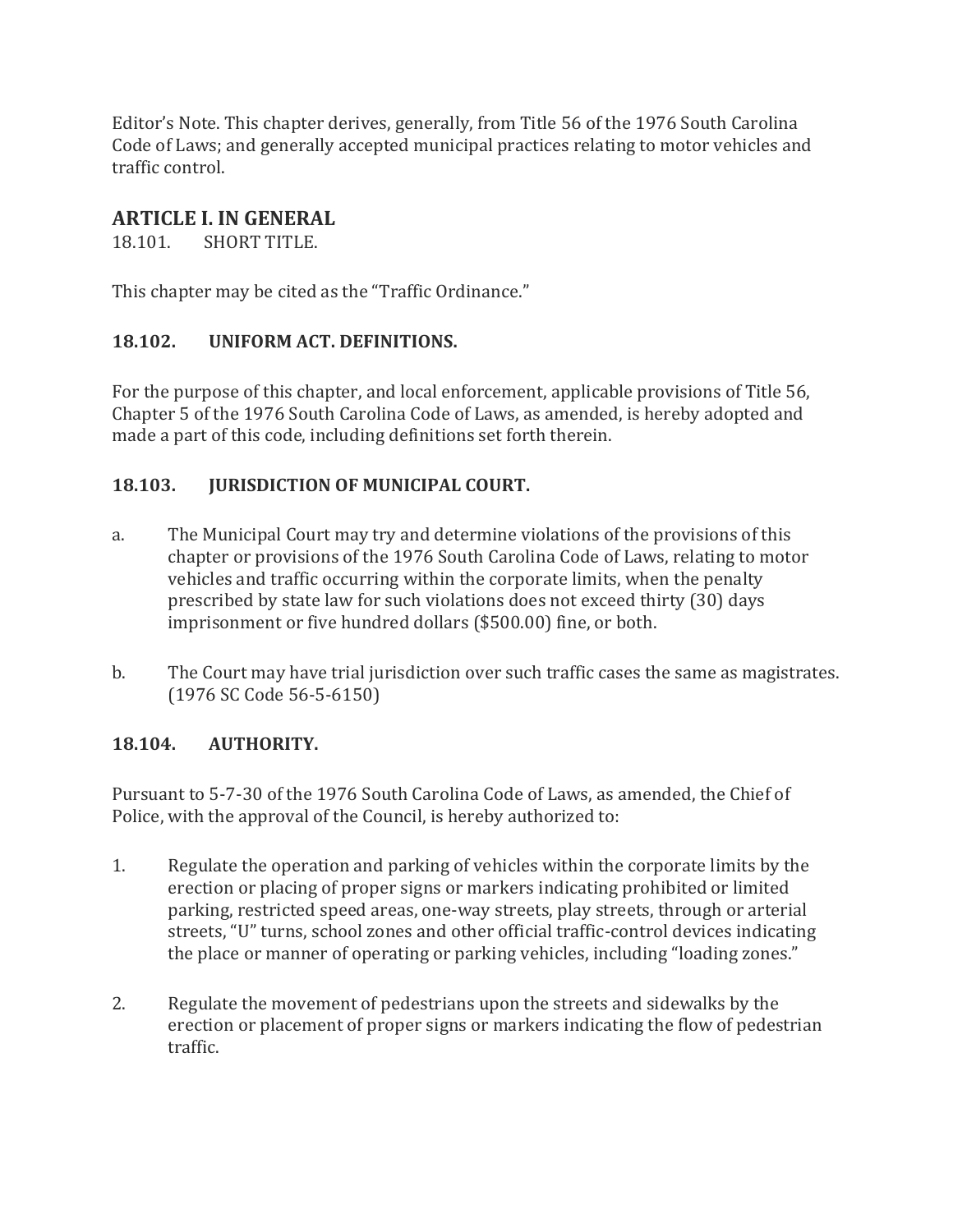- 3. Mark off traffic lanes on streets and parts of streets indicating and directing the flow of traffic.
- 4. Secure all necessary signs, markers or official traffic control devices to be erected or placed on any street or part of a street.
- 5. The existence of such signs, markers or official traffic control devices at any place shall be prima facie evidence that such signs, markers or official traffic control devices were erected or placed by and at the direction of the Council.

#### **18.105. TRAFFIC CONTROL DEVICES.PLACEMENT. MAINTENANCE.SPECIFICATIONS. OBEDIENCE. INTERFERENCE.**

- a. The Council may, from time to time, request SCDOT to place and maintain traffic control devices upon the streets of the town, as deemed necessary, to regulate, warn or guide traffic in the town.
- b. All such traffic control devices shall conform to the specifications of SCDOT. (1976 SC Code §56-5-930)
- c. Drivers of all vehicles shall abide by signals of traffic officers and all automatic and stationary signals.
- d. No person shall willfully, without lawful authority, attempt to or alter, deface, injure, knock down or remove any traffic control device or sign or street name sign or any part thereof in addition, any unauthorized person found in possession of any street sign or traffic control device from the town shall be deemed in violation of this section.

#### **18.106. SPEED LIMIT VARIATION BY CITY. SCDOT APPROVAL. SIGNS.**

- a. Whenever the Council shall have determined on the basis of an engineering and traffic investigation that the maximum speed imposed by this chapter is greater or less than is reasonable and safe under the conditions found to exist upon a highway or part of a highway, the Council may determine and declare a reasonable and safe maximum limit thereon which:
- (1) Decreases the limit at intersections;
- (2) Increases the limit within an urban district, but not to more than fifty-five (55) miles per hour; or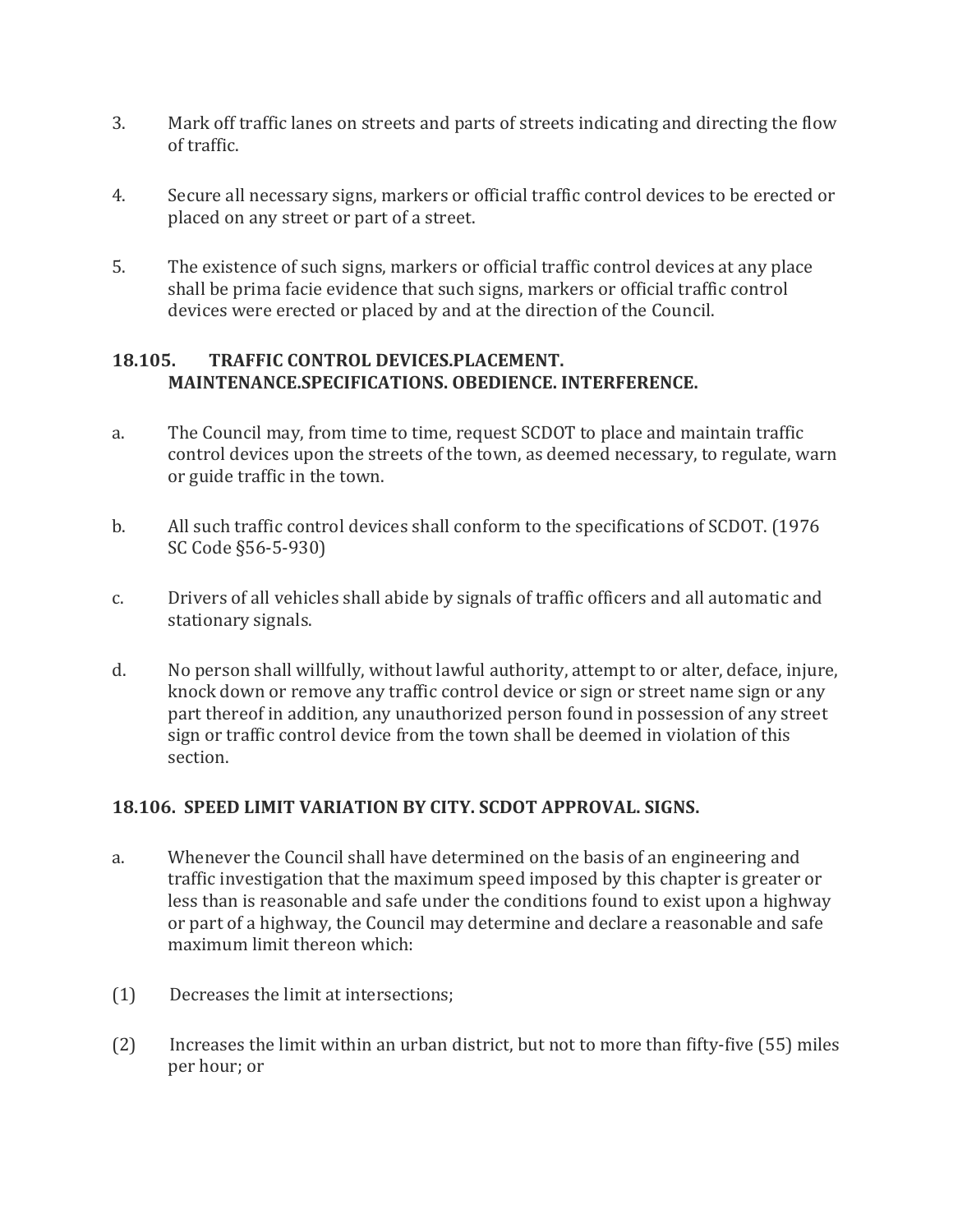- (3) Decreases the limit outside an urban district, but not to less than thirty-five (35) miles per hour.
- b. Any alteration of maximum limits on state highways or extensions thereof in the town, under the provisions of this article, shall not be effective until such alteration has been approved by SCDOT. (1976 SC Code §56-5-1510 et seq, §56-5-1540)
- c. Any altered limit established, as authorized by this article, shall be effective at all times, when appropriate signs giving notice thereof have been erected.

#### **18.107. DRIVER'S AND VEHICLE LICENSES REQUIRED. EXCEPTIONS.**

- a. No person shall operate a motor vehicle on any street without a valid driver's license issued by this or another state to operate the vehicle, and said vehicle shall have current license tags.
- b. This section shall not apply to persons expressly exempt by state law from the requirement of a driver's license nor shall this section be construed so as to interfere with reciprocity rights under state law as concerns the driver of a vehicle bearing an out-of-state license to driving with an out-of-state driver's license.

## **18.108. RESPONSIBILITY OF VEHICLE OWNER.**

No person shall allow, permit or let any vehicle registered in his name violate any of the ordinances of the town; provided, however, that all violations of parking ordinances shall be presumed to be with the knowledge of the owner of such vehicle.

## **18.109. FIXING TRAFFIC TICKETS UNLAWFUL.**

It shall be unlawful for any official or employee of the town to "fix" any ticket or summons issued by the Police Department for a violation of any traffic ordinance.

## **ARTICLE II. MOVING TRAFFIC**

Editor's Note. This article derives from Section 5-7-30 and Title 56, Chapter 5 of the 1976 South Carolina Code of Laws; and generally accepted municipal practices.

## **18.201. ADOPTION OF STATE LAWS.**

All vehicles shall be operated in accordance and conformity with all current state laws and this code or amendments thereto as such laws and amendments relate to the operation of vehicles. Such provisions are adopted by reference and made a part of this chapter as if set out herein, except those provisions relating solely to SCDOT and those provisions the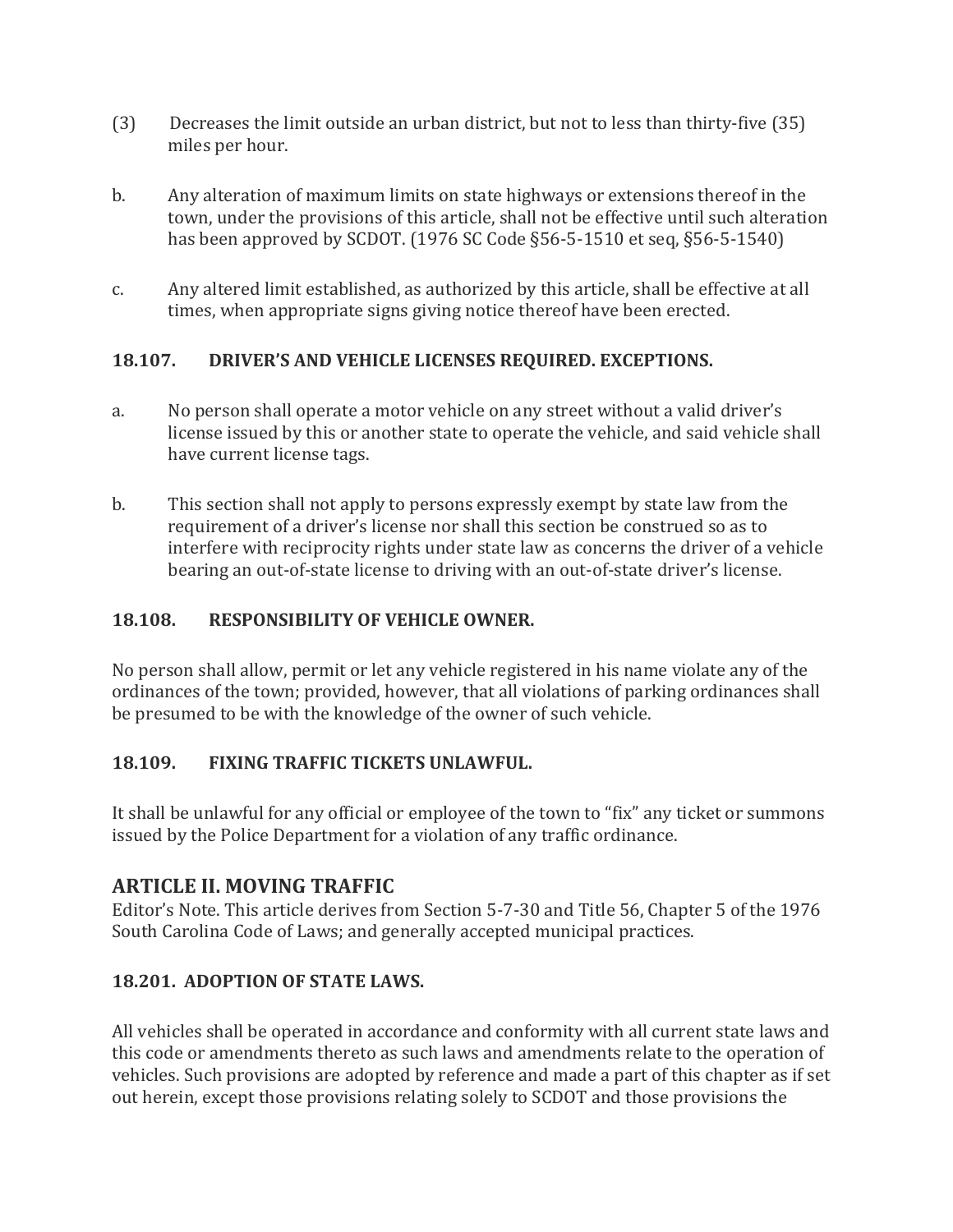penalty for which exceeds a fine of five hundred dollars (\$500.00) or imprisonment for more than thirty (30) days, or both.

#### **18.202. CARELESS OPERATION OF A MOTOR VEHICLE. POINTS.**

- a. It shall be unlawful for any person to operate a motor vehicle within the town limits, without care, prudence, caution and without full regard for the safety of persons or property.
- b. Any person failing to do so shall be guilty of the offense of careless operation of a motor vehicle.
- c. Careless driving shall be unlawful and may be considered a lesser offense than reckless driving.
- d. The operation of a motor vehicle, when the same or any of its components is not in proper or safe condition, shall be prima facia evidence of a violation of this section.
- e. The provisions of this article may be used in lieu of tickets requiring points.
- f. Any person violating the provisions of this section shall be punished by a fine not exceeding Five Hundred Dollars (\$500.00), or by imprisonment not exceeding thirty (30) days.

#### **18.203. RECKLESS DRIVING.**

Any person who drives a vehicle in such manner as to indicate a willful or wanton disregard for the safety of persons or property, upon conviction, shall be guilty of reckless driving and of a violation of this section. (1976 SC Code §56-5-2920)

## **18.204. DRIVING ACROSS PRIVATE PROPERTY TO MAKE TURNS.**

- a. It shall be unlawful for any person driving a vehicle to use a sidewalk area or any driveway, parking lot or business entrance at any intersection to "cut a corner" purposely.
- 5. It is the intention of this section to prohibit corner cutting by driving a vehicle from one street onto another across any sidewalk and/or driveway.

## **18.205. STOP SIGNS.**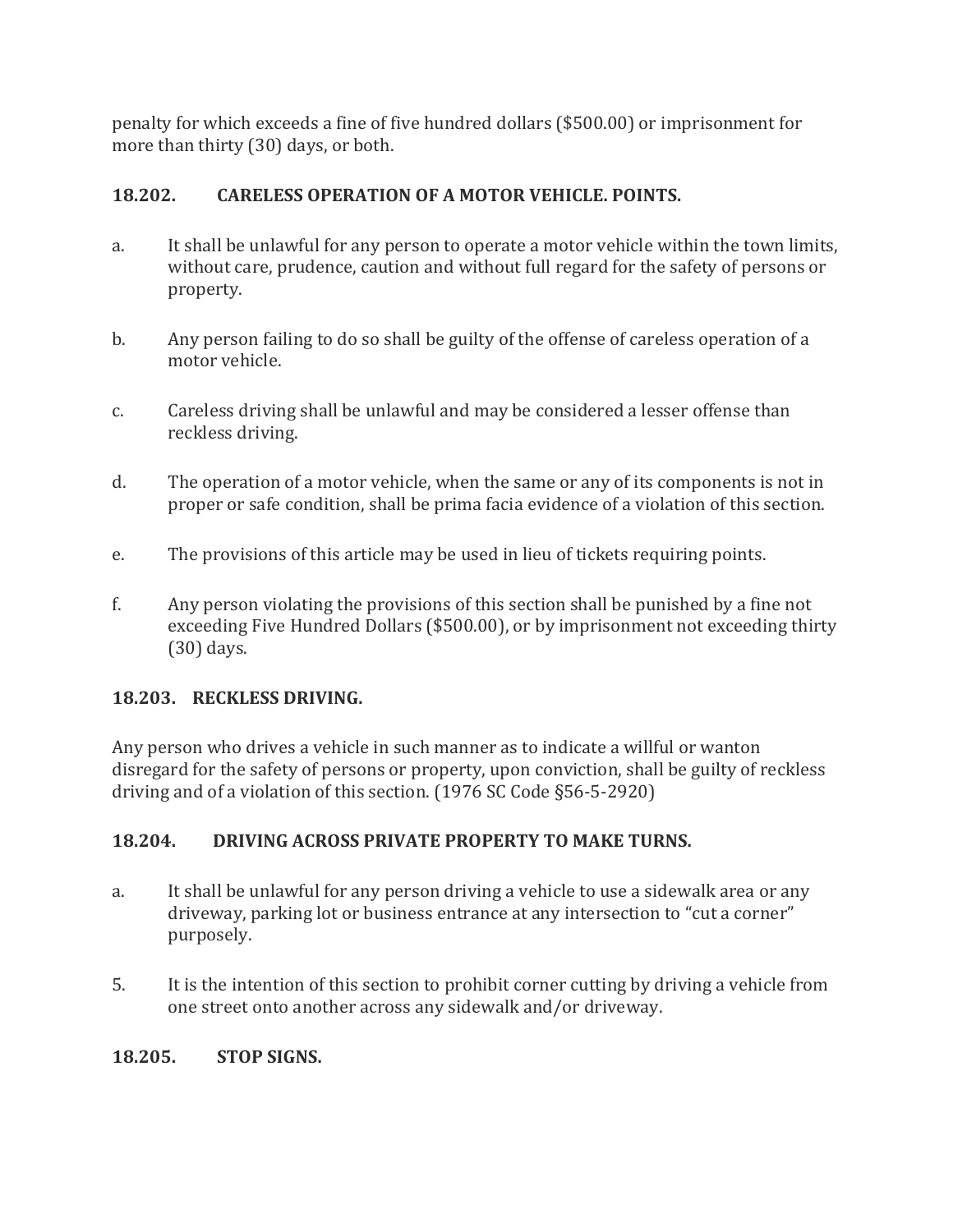When stop signs are erected at the entrance to any intersection, every driver of a vehicle shall stop, before entering the intersection, except when directed to proceed by a police officer or traffic control signal.

## **18.206. ENTERING INTERSECTION OR MARKED CROSSWALK.**

No driver shall enter an intersection or a marked crosswalk unless there is sufficient space on the other side of the intersection or crosswalk to accommodate said vehicle without obstructing the passage of other vehicles or pedestrians, notwithstanding any traffic control signal indication to proceed.

## **18.207. VEHICLES. BOARDING OR ALIGHTING FROM.**

No person shall board or alight from any vehicle while it is in motion.

## **18.208. SAME. UNLAWFUL RIDING.**

No person shall ride on any vehicle nor upon any portion thereof which is neither designated nor intended for the use of passengers. This provision shall not apply to an employee engaged in the necessary discharge of a duty or to persons riding within truck bodies in a space intended for merchandise.

## **18.209. OPERATION ON PLAY STREETS.**

Whenever authorized signs are erected indicating any street or any part thereof as a play street, no person shall drive a vehicle upon any portion thereof, except drivers of vehicles having business or whose residences are within such closed area.

## **18.210. LEAKING OR SCATTERING LOAD PROHIBITED.**

It shall be unlawful for any owner or operator of every vehicle employed in removing or carrying any dirt, sawdust, sand, coal or any other materials liable to be blown by the wind or fall by gravity, or any manure or filth or offensive matter of any kind or description, along or over any public street, to fail to keep the same in such tight and secure condition that such matter shall not be scattered or suffered to fall on any such streets. All loads must be covered as required by SCDOT.

## **18.211. DAMAGING PAVED SURFACES PROHIBITED.**

It shall be unlawful for any person to operate, drive, or cause to be driven or operated, over, upon or across the paved streets or any thoroughfare, a vehicle having wheels with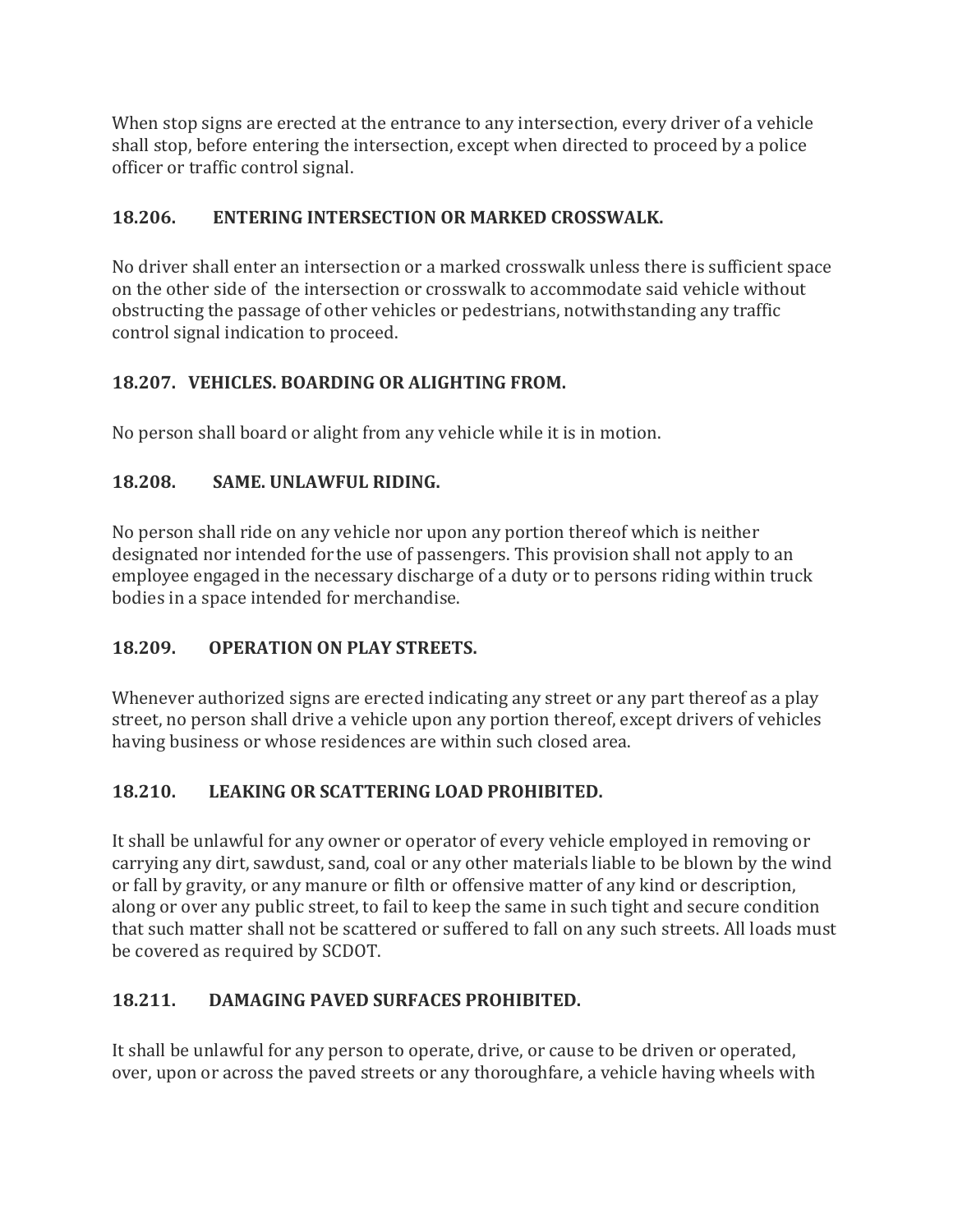flanges, ribs, clamps, spikes or other devices attached to or a part of the wheel of such vehicle that would injure or damage the paved surface of said streets or thoroughfares.

## **18.212. TIRES: SOLID OR CUSHION. SPECIAL SPEED LIMIT.**

No person shall drive any vehicle equipped with solid rubber or cushion tires at a speed greater than (10) miles an hour. (1976 SC Code §56-5-1 570. b)

## **18.213. PROHIBITIONS. SIDEWALKS.**

a. It shall be unlawful for any person to ride, propel or park any automobile, motorcycle or other vehicle upon any sidewalk, except as may be necessary in entering or leaving the premises or buildings.

b. This section shall not apply to children under the age of twelve (12) years who ride bicycles and tricycles on residential sidewalks, at a speed less than fifteen (15) miles per hour.

#### **18.214. SAME. EXCEPTIONS.**

- a. The use of all unlicensed motor vehicles, including, but not limited to, threewheelers, four-wheelers, mini-bikes, go-carts, trail bikes and other unlicensed vehicles is hereby forbidden on the streets, roads or sidewalks, within the corporate limits.
- b. The use of such vehicles is hereby declared to be a nuisance.
- c. The provisions hereof shall not apply to the use of golf carts, or similar vehicles, by the town when reading water meters or performing other municipal duties.

(Editor's Note. These prohibitions are declared to be nuisances in that they (1) prevent the free circulation of traffic in, through and from the town; (2) the use thereof endangers the health, safety and welfare of the general public and (3) these conditions can be reduced by said prohibitions.)

## **18.215. "U" TURNS.**

It shall be unlawful for any person driving a vehicle to make a "U" turn or other prohibited turn at any point where such turn is prohibited by posted signs or to accomplish a "U" turn by deviously going into or through private property adjoining a street where such turn is prohibited.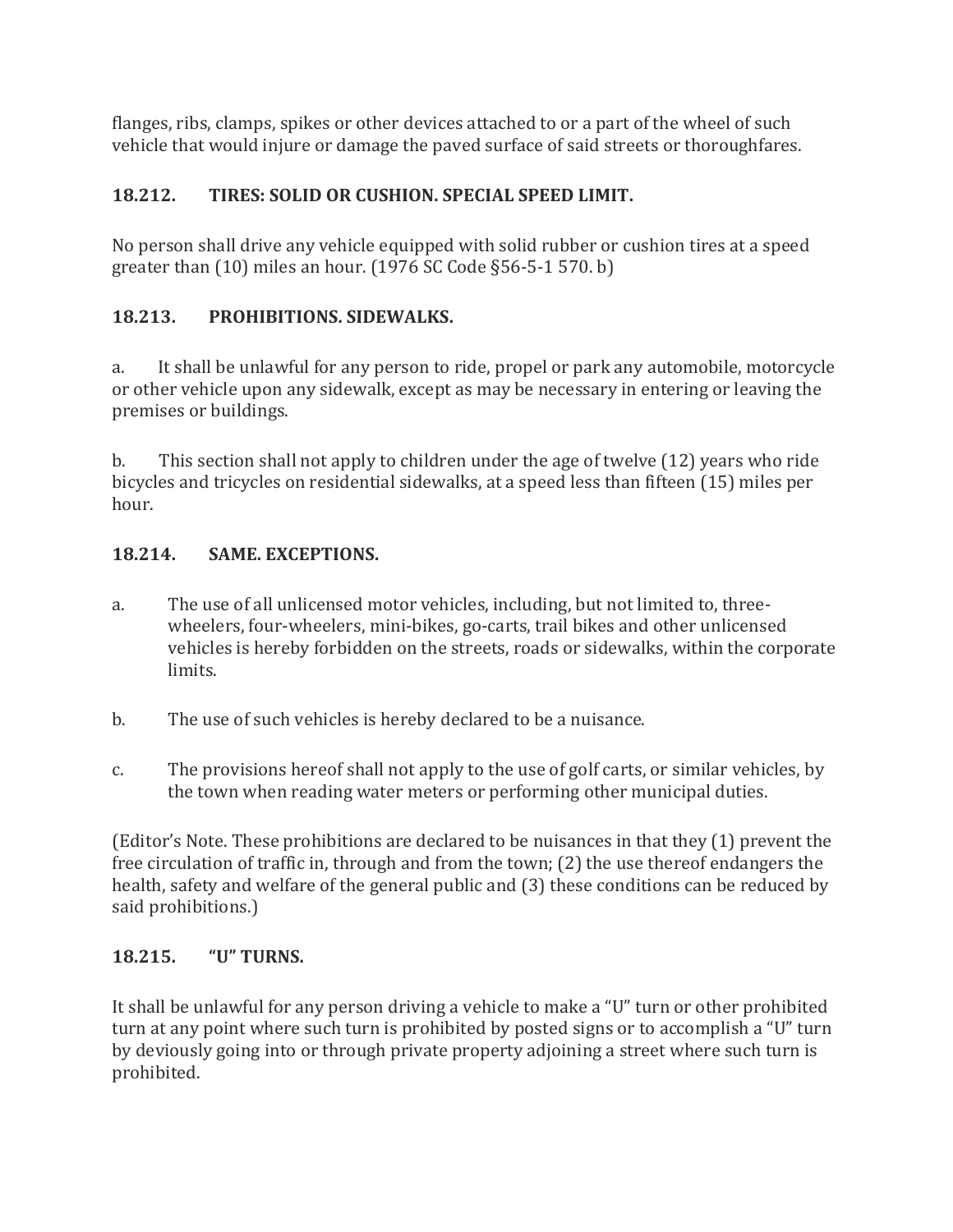## **18.216. STREETS UNDER REPAIR CLOSED TO TRAVEL.**

No person shall drive or cause to be driven any vehicle over any street which is being repaired or paved or over any part of a street wholly closed to travel.

#### **8.217. NO-PASSING ZONES.**

The Council may determine those portions of any street where overtaking and passing a vehicle proceeding in the same direction or driving to the left of the roadway would be especially hazardous and may, by appropriate signs or markings on the roadway, indicate the beginning and end of such zones. When such signs or markings are in place and clearly visible to an ordinarily observant person, every driver of a vehicle shall obey the directions thereof. (Editor's Note. In some instances, this becomes the responsibility of SCDOT.)

#### **18.218. PASSING UNLAWFULLY.**

It shall be unlawful for any vehicle to pass another vehicle proceeding in the same direction when the passing vehicle is within one hundred (100) feet of an intersection, approaching a curve, when a solid yellow line is located in the lane of the passing vehicle or upon a hill or grade.

#### **18.219. ADVERTISING PROHIBITED.**

No person shall operate or park any vehicle on any street for the primary purpose of advertising, without the prior approval of the Council.

#### **18.220. FOLLOWING TOO CLOSELY.**

The driver of a motor vehicle shall not follow another vehicle more closely than is reasonable and prudent, having due regard for the speed of such vehicle, the traffic and the conditions of the street.

#### **18.221. HORN IN QUIET ZONES.**

Whenever authorized signs are erected indicating a quiet zone, no person operating a motor vehicle within any such zone shall sound the horn or other warning device of the vehicle, except in an emergency.

## **18.222. DOORS OPENING INTO TRAFFIC.**

No person shall open the door of a motor vehicle on the side available to moving traffic unless and until it is reasonably safe to do so, nor shall any person leave a door open on the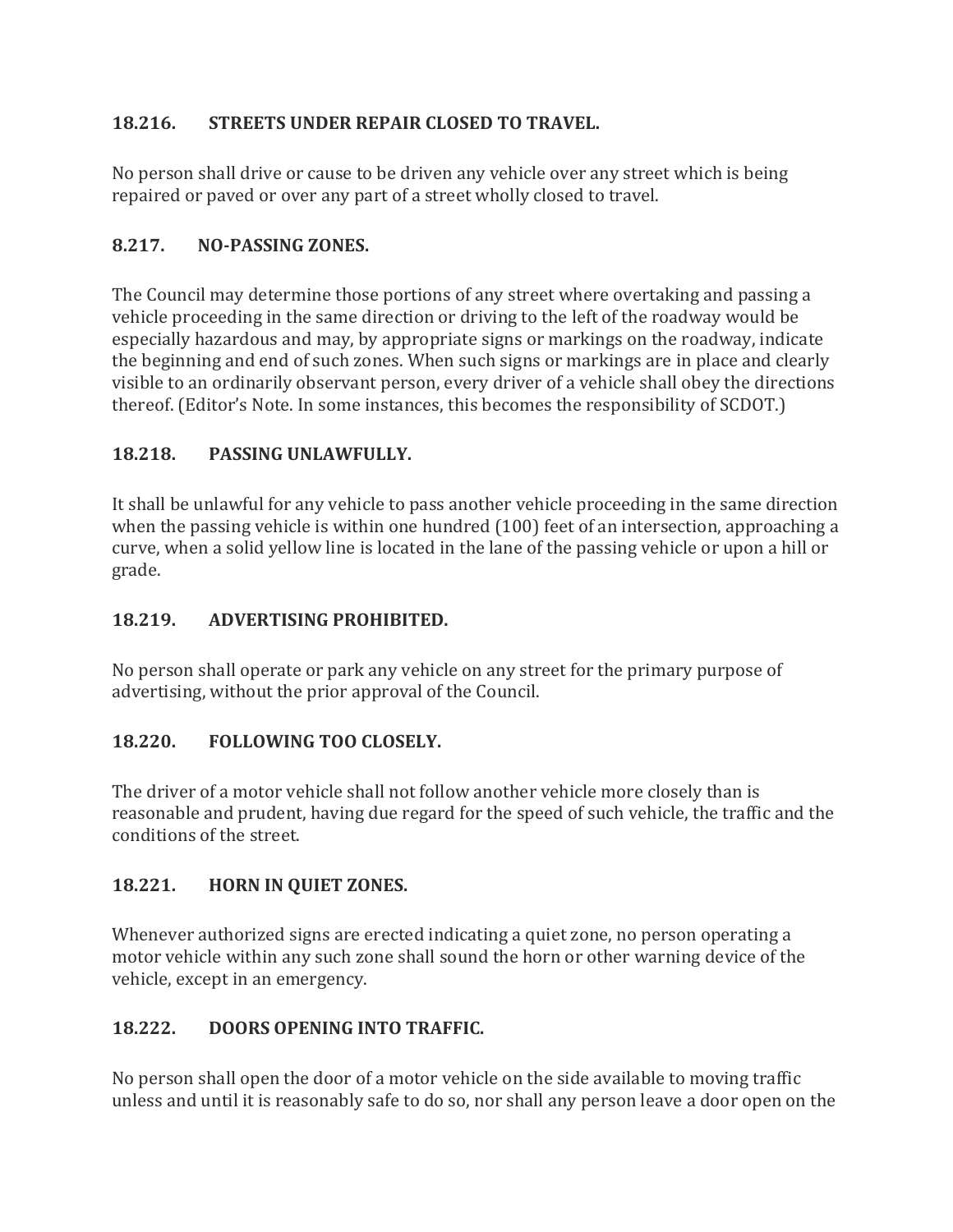side of a motor vehicle available to traffic for a period of time longer than necessary to load or unload passengers.

## **18.223. LOADS TO BE SECURELY CHAINED.**

No person shall haul logs, pulpwood logs, lumber, cross ties or barrels over or upon any street unless they shall be safely and securely fastened, with chains, on such vehicle. The links of such chain shall be made of material of a dimension not less than one-half (1/2) inch in diameter.

#### **18.224. SPEED RESTRICTIONS.**

- a. No person shall drive a vehicle on any street at a speed greater than is reasonable and prudent under the conditions and having regard to the actual and potential hazards then existing. In every event speed shall be so controlled as may be necessary to avoid colliding with any person, vehicle or other conveyance on or entering the street in compliance with legal requirements and the duty of all persons to use due care. (1976 SC Code §56-5-1520 et seq.)
- b. The speed limit within the town shall be as indicated by signs giving notice thereof that are erected upon the streets with approval of the Council.

## **18.226. SPEED LIMITS.**

Where no special hazard exists that requires a lower speed for compliance with this article, the speed of any vehicle not in excess of the limits specified in this article shall be lawful, such limits established in this section being:

- 1. Twenty-five (25) miles per hour in any business district; and
- 2. Thirty (30) miles per hour in any residential district. (1976 SC Code §56-5-1520)

## **18.226. LOWER SPEEDS REQUIRED.**

The driver of every vehicle shall, consistent with the requirements of this article, drive at an appropriate speed when approaching and crossing an intersection, when approaching a hill crest, when traveling upon any narrow or winding roadway and when any special hazard exists with respect to other traffic or by reason of weather or street conditions.

## **18.227. TRUCKS, TRUCK TRACTORS.**

Where no special hazards exist, trucks and truck tractors~ of a size greater that one and one-half tons shall obey signs posted giving notice of any special conditions.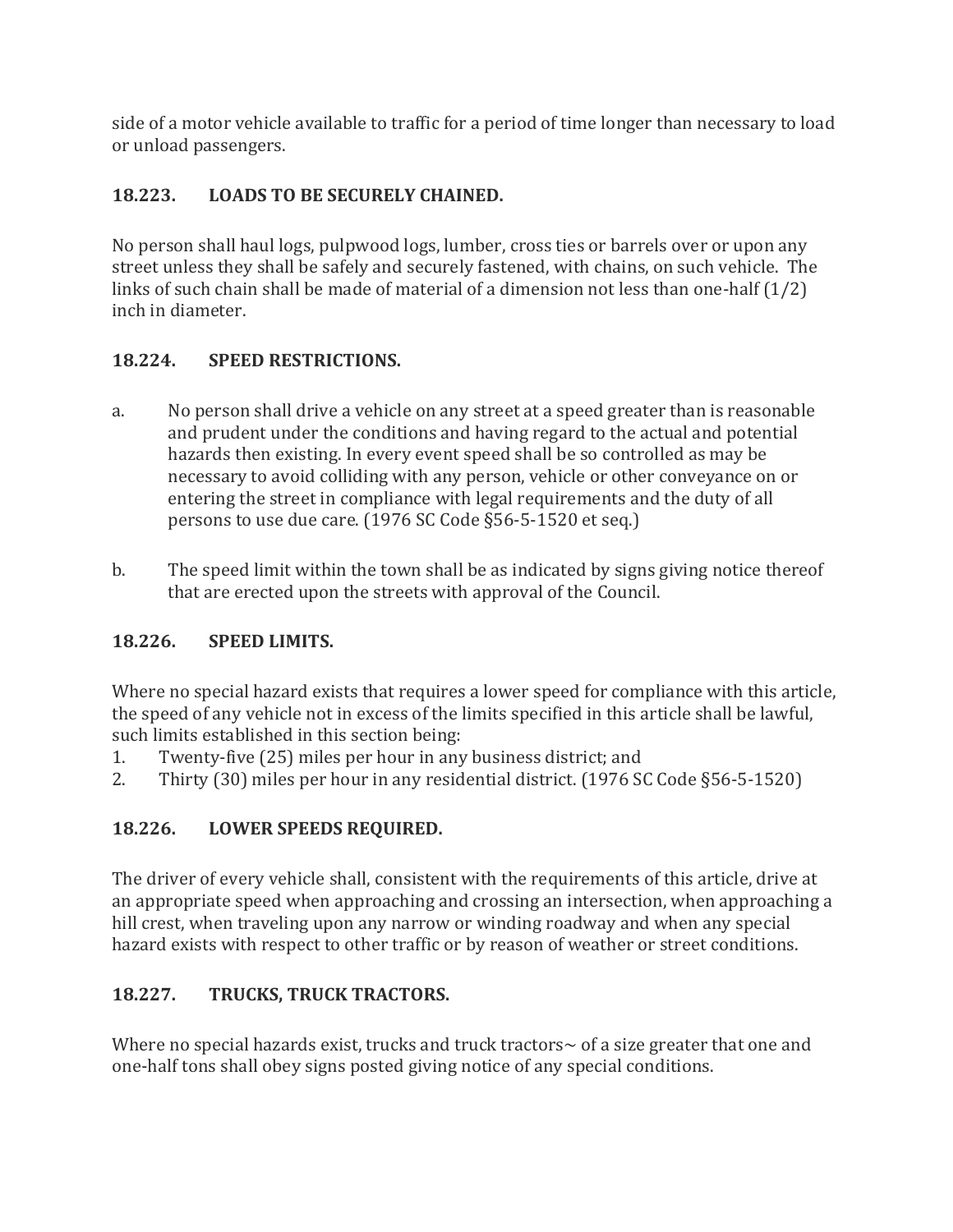#### **18.228. SPECIAL HAZARDS.**

Where special hazards exist, all motor vehicles shall obey posted signs giving notice of special conditions.

#### **18.229. RACING OR DRAG RACING PROHIBITED.**

It shall be unlawful for any person to engage in a motor vehicle race or contest for speed or acceleration on any public road, street or highway or to aid, abet or assist in any manner whatsoever in any such race contest. It shall be unlawful also for any owner of a motor vehicle to acquiesce in or permit his car to be used by another in any motor vehicle race or contest for speed.

#### **18.230. AUTHORIZED EMERGENCY VEHICLES.**

- a. The speed limitations set forth herein shall not apply to authorized emergency vehicles when responding to emergency calls and the drivers thereof sound an audible signal by siren, bell or exhaust whistle capable of emitting sound audible under normal conditions from a distance of not less than five hundred (500) feet.
- b. This provision shall not relieve the driver of an authorized emergency vehicle from the duty to drive with due regard for the safety of all persons using the street, nor shall it protect the driver of any vehicle from the consequence of a reckless disregard of the safety of others.

#### **18.231. SCHOOL ZONES.**

It shall be unlawful for any person driving a motor vehicle within a designated school zone to fail to observe unusual care and caution. Speed limits as posted shall be carefully observed.

#### **18.232. FAILURE TO DIM LIGHTS.**

It shall be unlawful for the driver of any vehicle, from dusk to dawn, when approaching another vehicle from an opposite direction, to fail to dim the lights of his vehicle when it is within three hundred (300) feet of the approaching vehicle.

#### **18.233. SHIFTING LANES WITHOUT SAFETY PRECAUTION.**

It shall be unlawful for the driver of any vehicle to shift lanes of traffic without first ascertaining that a shift in lanes of traffic by his vehicle will not impede or interfere with the movement of any other vehicle upon the public right-of-way.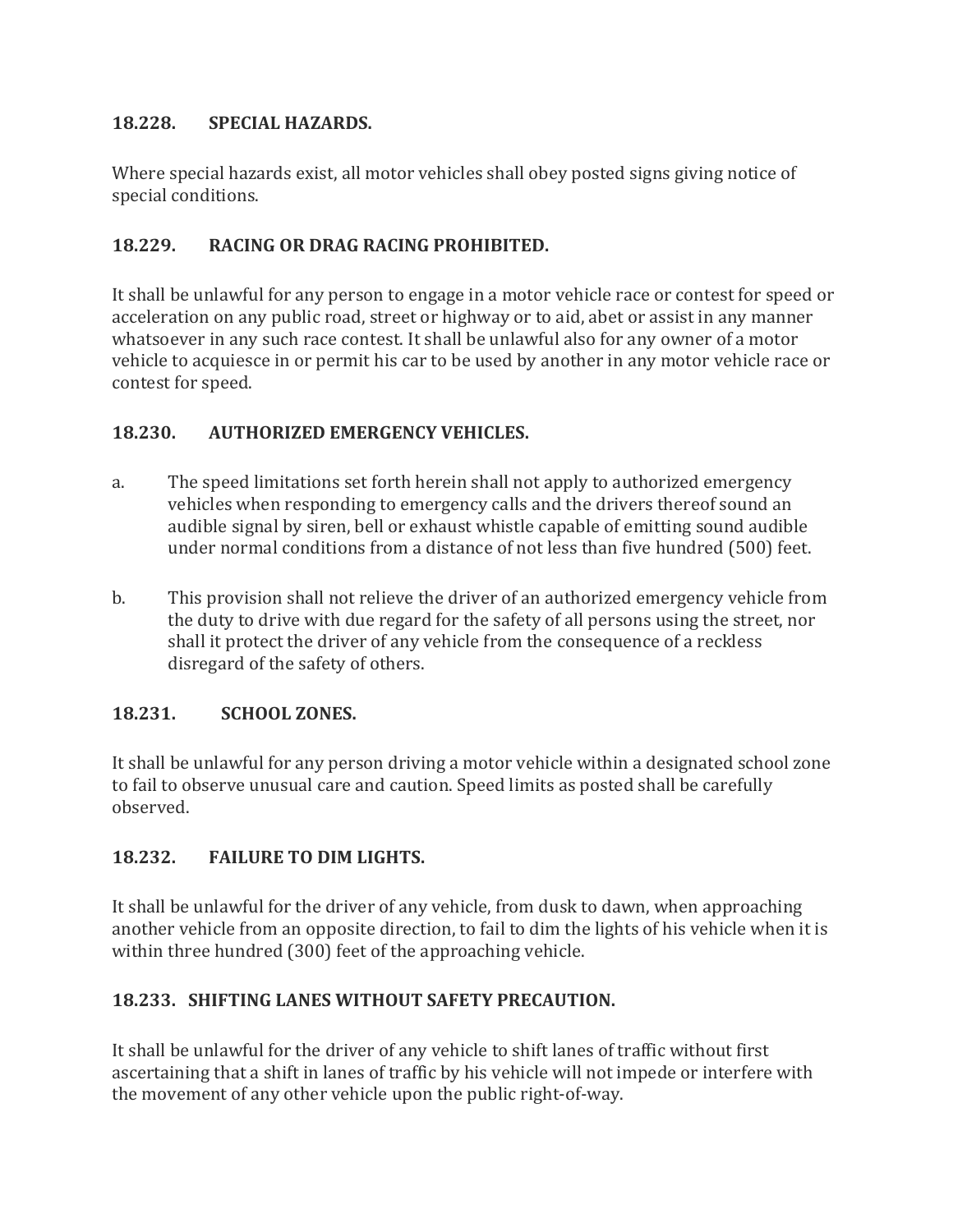#### **18.234. UNATTENDED VEHICLES.**

No person driving or in charge of a motor vehicle shall permit it to stand unattended without first stopping the engine, locking the ignition, removing the key and effectively setting the brake thereon and, when standing upon any grade, turning the front wheels to the curb or side of the highway or street.

#### **18.235. DRIVING WHILE INTQXICATED/UNDER INFLUENCE OF DRUGS.**

It shall be unlawful for any person under the influence of intoxicating liquors, narcotic drugs, barbiturates, paraldehyde's or drugs, herbs or any substance of like character, whether synthetic or natural, to drive any vehicle within the town.

#### **18.236. ACCIDENTS. ASSISTANCE REQUIRED.**

Every person driving a vehicle of any kind which strikes or hits any person or another vehicle shall stop such vehicle at once and render such assistance as he can, give his name, post office address, license number and serial number of his vehicle to the other person or driver. He shall assist in calling a police officer and remain at the scene until a police officer arrives.

(Editor's Note. As to state laws relating to accidents and reports, please see §56-5-1210 et seq, of the 1976 South Carolina Code of Laws.)

#### **18.237. IMPEDING FREE FLOW OF TRAFFIC UNLAWFUL.**

It shall be unlawful for any person or group of persons to congregate upon the streets or sidewalks in such a manner as to impede the free flow of traffic.

#### **18.238. RIDING IN/ON MUNICIPAL VEHICLES UNLAWFUL.**

It shall be unlawful for any unauthorized person or persons to ride in or on any municipal vehicle, without official authority to do so.

#### **18.239. MOTORCYCLES. RECKLESS OPERATION. CLINGING TO VEHICLES.**

- a. It shall be unlawful for any person to operate a motorcycle in a reckless or dangerous manner on any public right-of-way.
- b. No person riding a motorcycle shall attach the same or himself to any moving vehicle upon any street.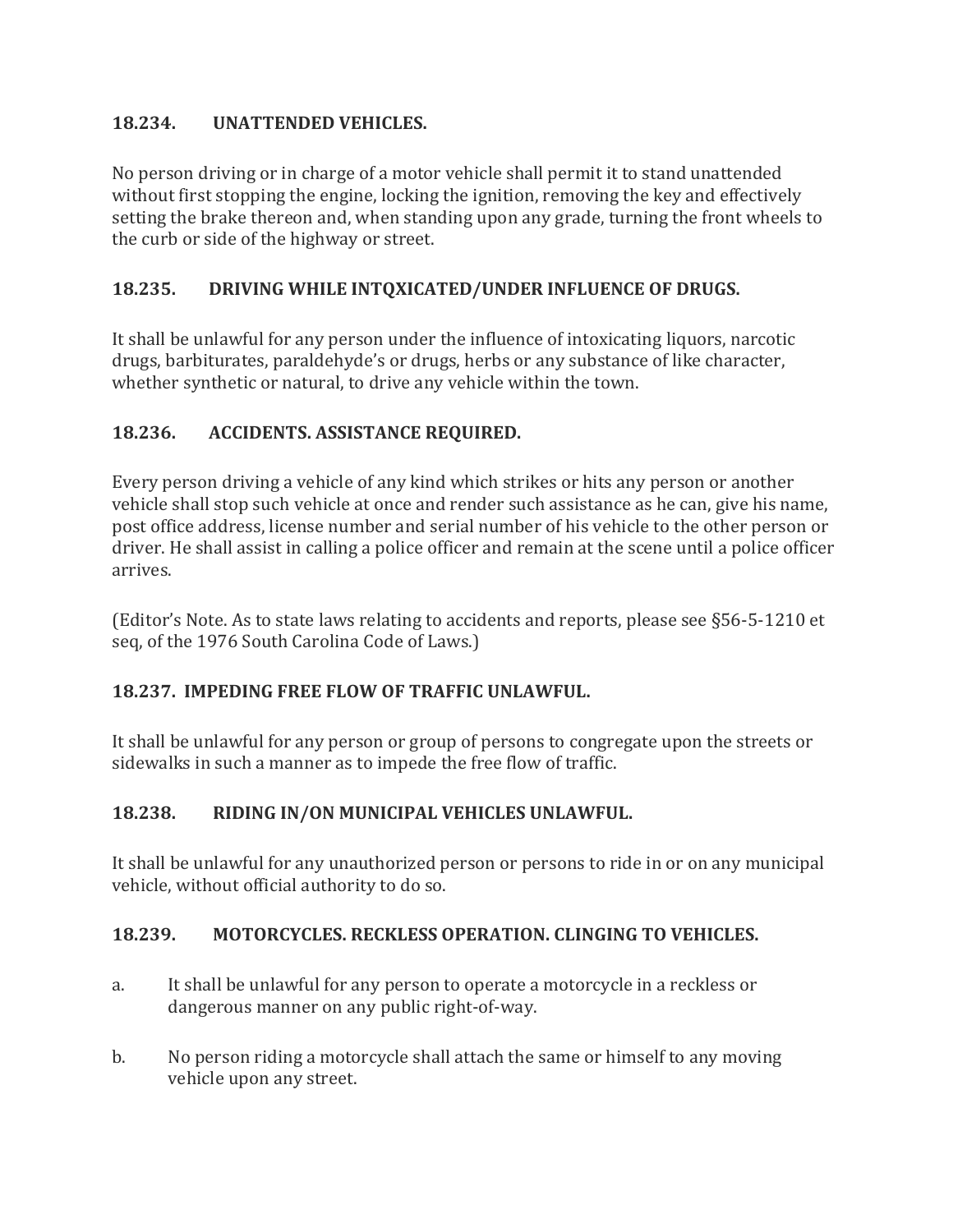## **ARTICLE III. PARKING. STANDING. STOPPING.**

Editor's Note. This article is derived from parking standards used by other municipalities in this state.

#### **18.301. PARKING. AUTHORIZED.**

- a. In addition to the other provisions of this article relative to parking, the Council may designate areas or spaces on town streets where the parking of vehicles is permitted, prohibited, or limited to a specific time or otherwise restricted.
- b. When signs are erected giving notice that parking is prohibited during certain hours, no person shall park a vehicle between the hours so designated on any day, except Sundays and public holidays.
- c. When signs are erected giving notice that parking is limited to a certain period of time, no person shall park a vehicle for longer than the period and between the hours so designated, except on Sundays and public holidays.

#### **18.302. SAME. SPECIAL PLACES.**

The Council, in its discretion, may designate special parking areas or places for which sufficient cause is shown.

#### **18.303. SAME. BUS SPACES.**

It shall be unlawful to park a bus on a public street, except in designated places.

#### **18.304. SAME. MANNER.**

- a. Where parking is permitted on streets not marked off for parking, the operator of any vehicle shall park such vehicle with the right front and right rear wheels as near as possible to the curb or side of the road and parallel thereto. Vehicles parked within marked areas shall not occupy any part of more than one (1) space. The operator of a parked vehicle shall enter the roadway only when the roadway is clear.
- b. All vehicles parked in areas in which parking spaces have been marked off or designated shall be parked entirely within a single space.

#### **18.305. EMPLOYEES, MANAGERS. PROHIBITED PARKING.**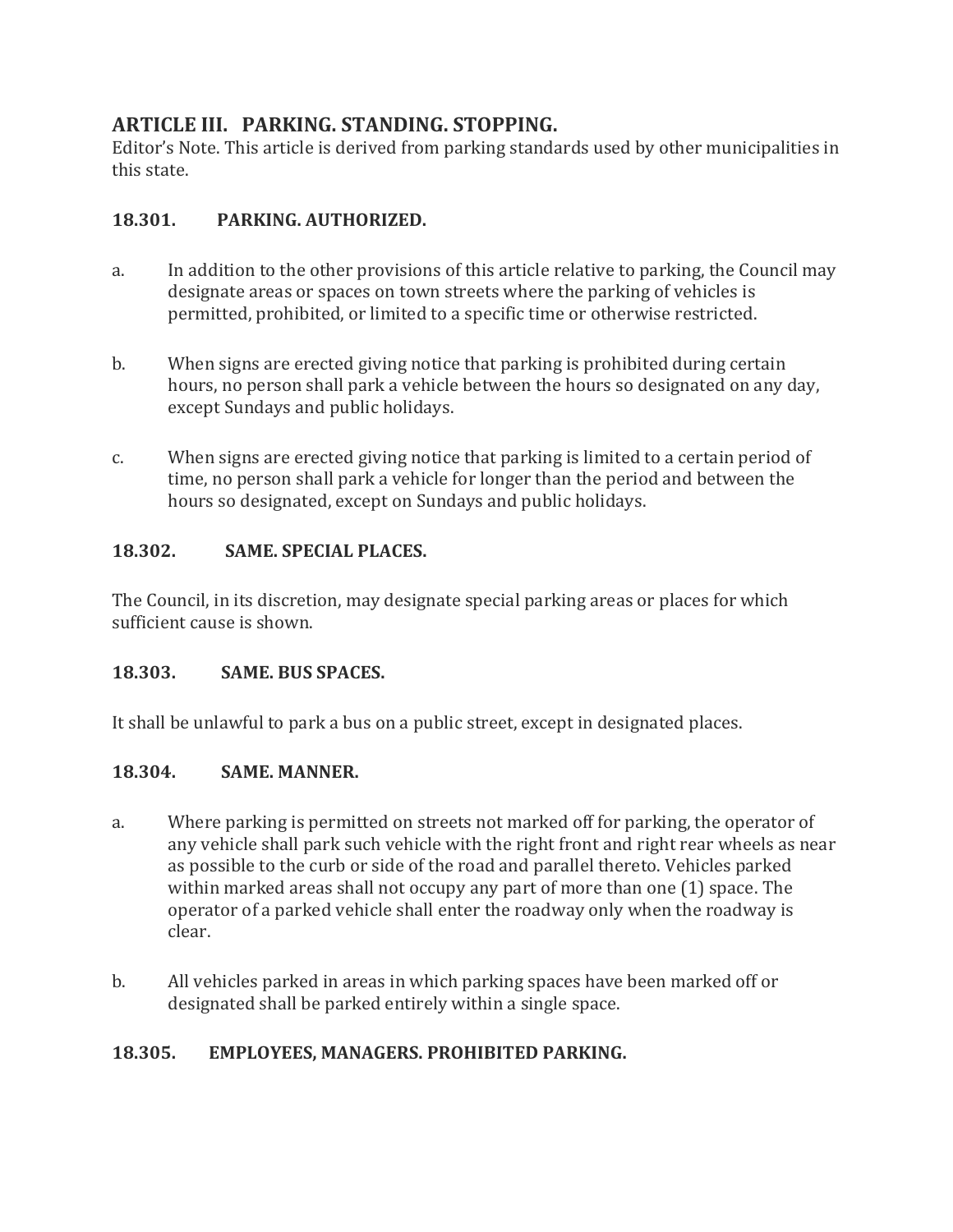- a. No proprietor, manager or employee of any business in the business district shall park and leave standing any motor vehicle for a period of more than two (2) consecutive hours between the hours of 8:00 a. m. and 6:00 p. m, except on Sundays and legal holidays.
- b. Each two (2) hour period of violation hereof shall constitute a separate offense.

#### **18.306. HANDICAPPED PERSONS. PARKING. PENALTY.**

- a. It shall be unlawful to park at or in a space specifically designated for handicapped persons without proper authorization to do so.
- b. A person violating the provisions of this subparagraph, upon conviction, is guilty of a misdemeanor and must be fined not less than one hundred dollars (\$100.00) nor more than Two hundred dollars (\$200.00) or imprisoned for not more than thirty (30) days for each offense.

(Editor's Note. Section §56-3-1 965 of the 1976 South Carolina Code of Laws authorizes municipalities to designate parking spaces for handicapped persons. §56-3-ISTQ requires the penalty set forth in this section. §56-3-1971 authorizes "All law enforcement officers…"to issue "a uniform parking violations ticket.." to vehicles violating designated spaces for handicapped persons. (Emphasis supplied.)

Section 56-5-1960 authorizes a handicapped person to park in any metered or timed parking place without a fine, as long as the vehicle displays a current handicapped license plate.)

#### **18.307. BLOCKING STREETS AND ALLEYS. EXCEPTION.**

- a. No person shall stop, stand or park any vehicle upon a street or an alley in such a manner or under such conditions as to obstruct the well-traveled portion of the roadway.
- b. No person shall park a vehicle in an alley in such a manner or under such conditions as to leave available less than ten (10) feet of width of the roadway for the free movement of vehicular traffic.
- c. A driver may stop temporarily during the actual loading or unloading of passengers or when necessary in obedience to traffic regulations or traffic signs or signals of a police officer.

#### **18.308. LOADING ZONES.**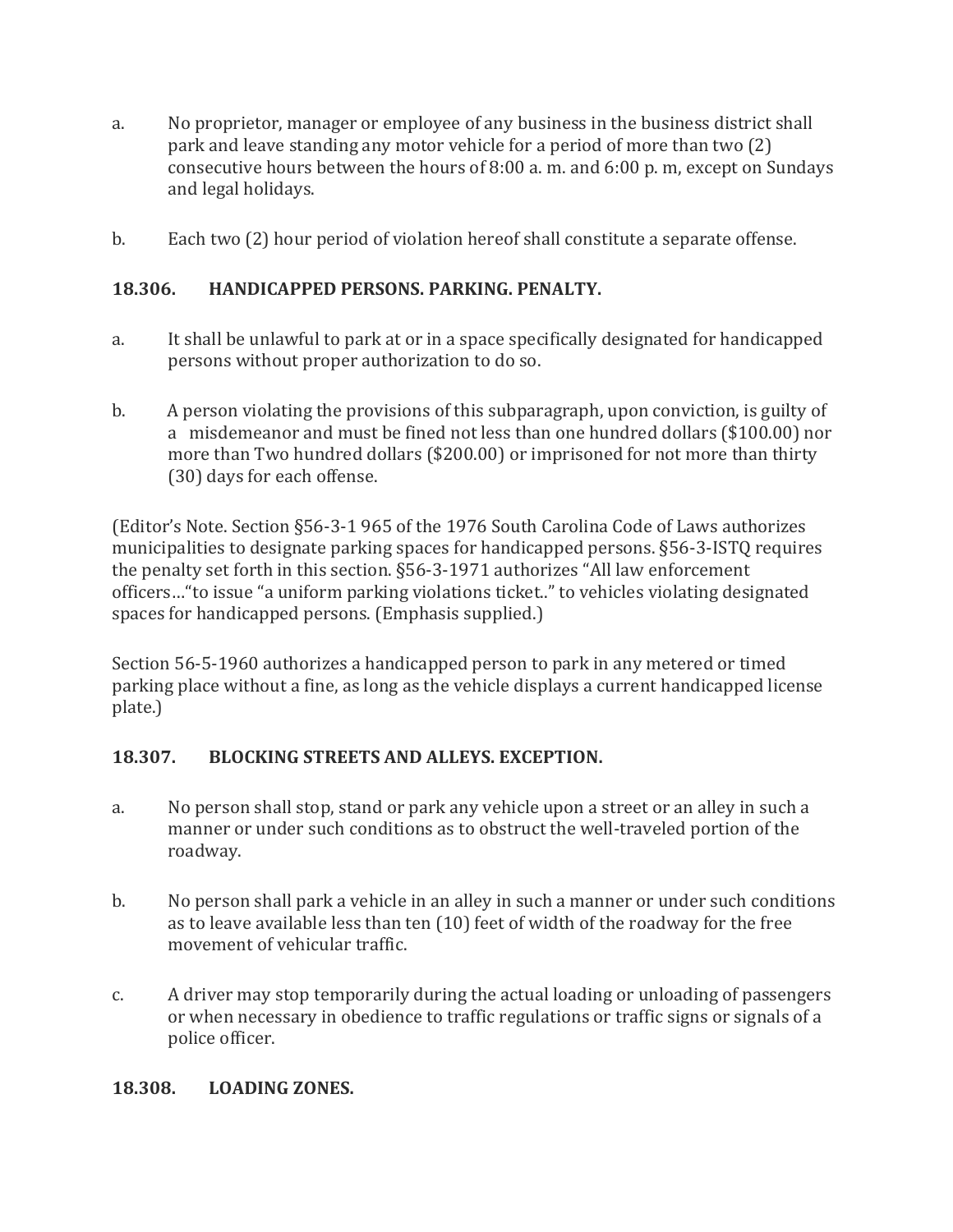No person shall stop, stand or park a vehicle for any purpose or length of time other than for the expeditious unloading and delivery or pickup and loading of materials in any place marked as a loading zone are in effect. In no case shall the stop for loading and unloading of materials exceed sixty (60) minutes.

#### **18.309. HAZARDOUS OR CONGESTED PLACES.**

When signs are erected at an approach to hazardous or congested places no person shall stop, stand or park a vehicle in any such designated place.

#### **18.310. SCHOOL ZONES.**

When signs are erected indicating no parking upon that side of the street adjacent to any school property, no person shall park a vehicle in any such designated place.

#### **18.311. SAFETY HAZARDS.**

No vehicle shall be parked in any place within the town in such a fashion that it creates a safety hazard.

#### **18.312. VISION OBSTRUCTION OF TRAFFIC UNLAWFUL.**

No vehicle shall be parked on any street if the vehicle obstructs the vision of traffic approaching the vehicle in any direction, or which causes vehicles approaching the parked vehicle to alter their normal course of movement.

#### **18.313. DISABLED VEHICLES.**

The operator of any vehicle which becomes disabled on any street within the town shall:

- 1. Move the disabled vehicle to the extreme right side of the road;
- 2. Notify the Police Department immediately that the vehicle is disabled;
- 3. Make arrangements to have the vehicle removed from the town street and actually have the vehicle removed as quickly as possible;
- 4. Turn on warning flashers or place warning reflectors to advise other moving vehicles of the disabled vehicle; if no warning flashers and/or reflectors are available, remain with the vehicle to personally direct and warn other vehicles of the disabled vehicle.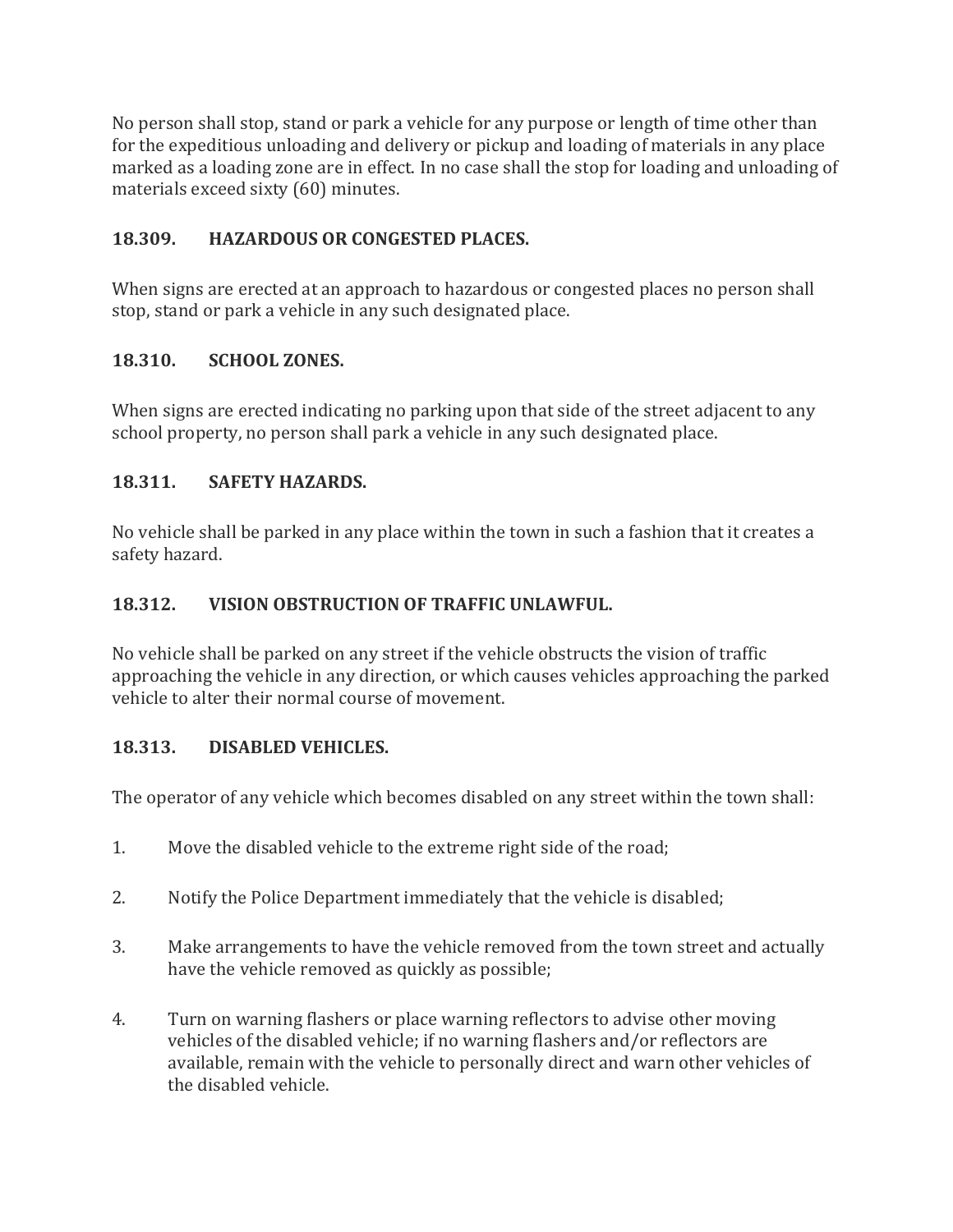#### **18.314. FIRE LANES DESIGNATED. PARKING PROHIBITED. PENALTY.**

- a. To provide for the emergency access of fire department apparatus and rescue operations, fire lanes may be designated adjacent to buildings. The fire lanes may be designated by the use of no-parking signs, yellow curbing and/or pavement markings.
- b. Any person who stops, stands or parks a vehicle in a designated fire lane, within the corporate limits of the town, shall be deemed to be in violation of this section.
- c. Any violation of this article shall be deemed a misdemeanor, punishable by the Municipal Court. (1976 SC Code §5-7-30)

#### **18.315. STOPPING, STANDING OR PARKING PROHIBITED IN SPECIFIED PLACES.**

- a. Except at the direction of a police officer, no person shall stop, stand or park a vehicle, whether occupied or not:
- (1) on a sidewalk;
- (2) within an intersection;
- (3) on a crosswalk;
- (4) at any place where official traffic-control devices prohibit stopping, standing or parking.
- b. Except to momentarily pick up or discharge passengers, no person shall stop, stand or park a vehicle, whether occupied or not:
- (1) in a traveled portion of the street or highway;
- (2) in front of a public or private driveway;
- (3) within fifteen (15) feet of a fire hydrant;
- (4) at any place where official traffic-control devices prohibit stopping, standing or parking.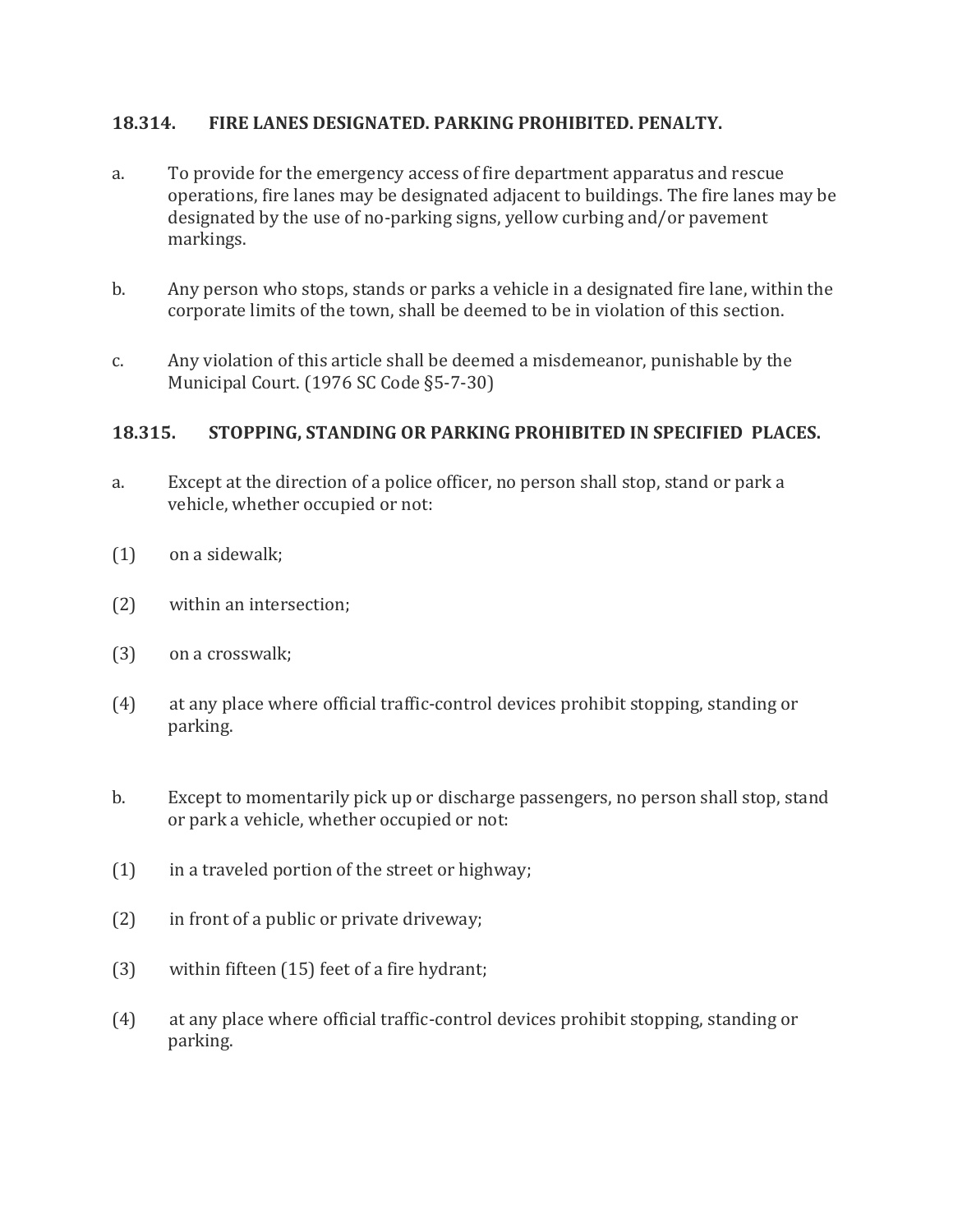- c. Any person who stops, stands or parks a vehicle in a prohibited area within the corporate limits shall be deemed to be in violation of this article.
- d. The violation of this article shall be deemed a misdemeanor, punishable by the Municipal Court. (1976 SC Code §5-7-30, §56-5-2530)

#### **18.316. HEAVY VEHICLES IN RESIDENTIAL AREAS.**

No vehicle which has a load capacity in excess of one (1) ton, shall be parked on any street within a residential area; provided, however, that this section shall not apply to vehicles making deliveries or pickups within said area while actually engaged in unloading or loading operations.

#### **18.317. PARKING TICKETS AUTHORIZED.**

- a. The Chief of Police may, subject to the restrictions imposed in the foregoing sections, post signs and devices relating to the limitations upon parking at particular places. Penalties shall be imposed by placing a ticket upon any offending vehicle.
- b. The ticket amount shall be the only penalty imposed if such amount is paid within the time prescribed on the ticket.
- c. Failure to pay such amount within the prescribed time, however, shall subject the owner to the penalty set forth in Article IX of this chapter.

## **ARTICLE IV. FUNERALS**

Editor's Note. See §14.801. e, this code as to official funerals.

## **18.401. DRIVING INTO FUNERAL PROHIBITED. EXCEPTIONS.**

- a. No driver of a vehicle shall drive between vehicles comprising a funeral while in motion and when such vehicles are conspicuously identified as required herein.
- b. This provision shall not apply at intersections where traffic is controlled by traffic signals or police officers.

#### **18.402. IDENTIFICATION.**

A funeral procession of vehicles shall be identified as such by a display on the outside of each vehicle, when designated by the Chief of Police.

#### **18.403. DRIVERS IN PROCESSIONS TO FOLLOW CLOSELY.**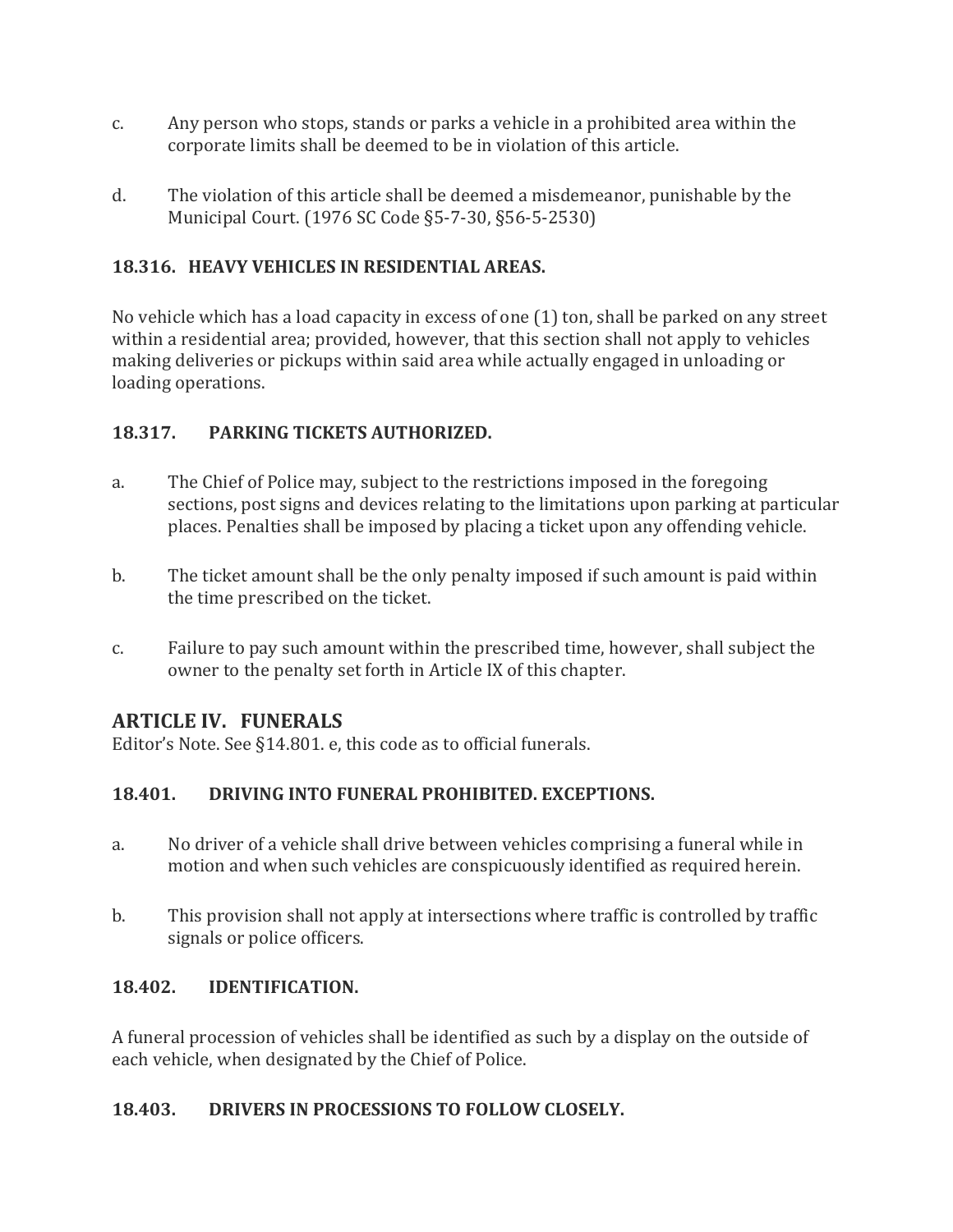Each driver in a funeral shall drive as near to the right-hand edge of the roadway as practical and follow the vehicle ahead as closely as practical and safe, with headlights on.

## **ARTICLE V. ABANDONED VEHICLES, JUNK.**

Editor's Note. This article derives from Ordinance No. 10.601 passed 9/11/00 for the disposition and control of abandoned, wrecked, inoperable, derelict and junk vehicles and Title 56 of the 1976 South Carolina Code of Laws, as amended, with particular reference to 56-5-5680.

## **18.501. REFER TO CHAPTER 10, SECTION 601.**

## **ARTICLE VI. BICYCLES**

This article derives from generally accepted municipal practices.

## **18.601. REGULATIONS APPLICABLE TO BICYCLES.**

This article shall apply whenever a bicycle is operated upon any highway or upon any path set aside for the exclusive use of bicycles, subject to those exceptions stated herein.

## **18.602. APPLICABILITY OF TRAFFIC LAWS.**

Every person riding a bicycle upon a roadway shall be granted all of the rights and shall be subject to all of the duties applicable to the driver of a vehicle by this code, except as to special regulations herein and except as to those provisions of this code which by their nature can have no application.

## **18.603. DUTY TO KEEP TO RIGHT.**

Every person operating a bicycle upon a roadway shall ride as near to the right side of the roadway as practicable.

## **18.604. RIDING ABREAST.**

It shall be unlawful for persons on bicycles to ride more than two abreast, except in parades and similar circumstances.

## **18.605. BICYCLE PATHS TO BE USED.**

Whenever a usable path for bicycles has been provided adjacent to a roadway, bicycle riders shall use such path or area and shall not use the roadway.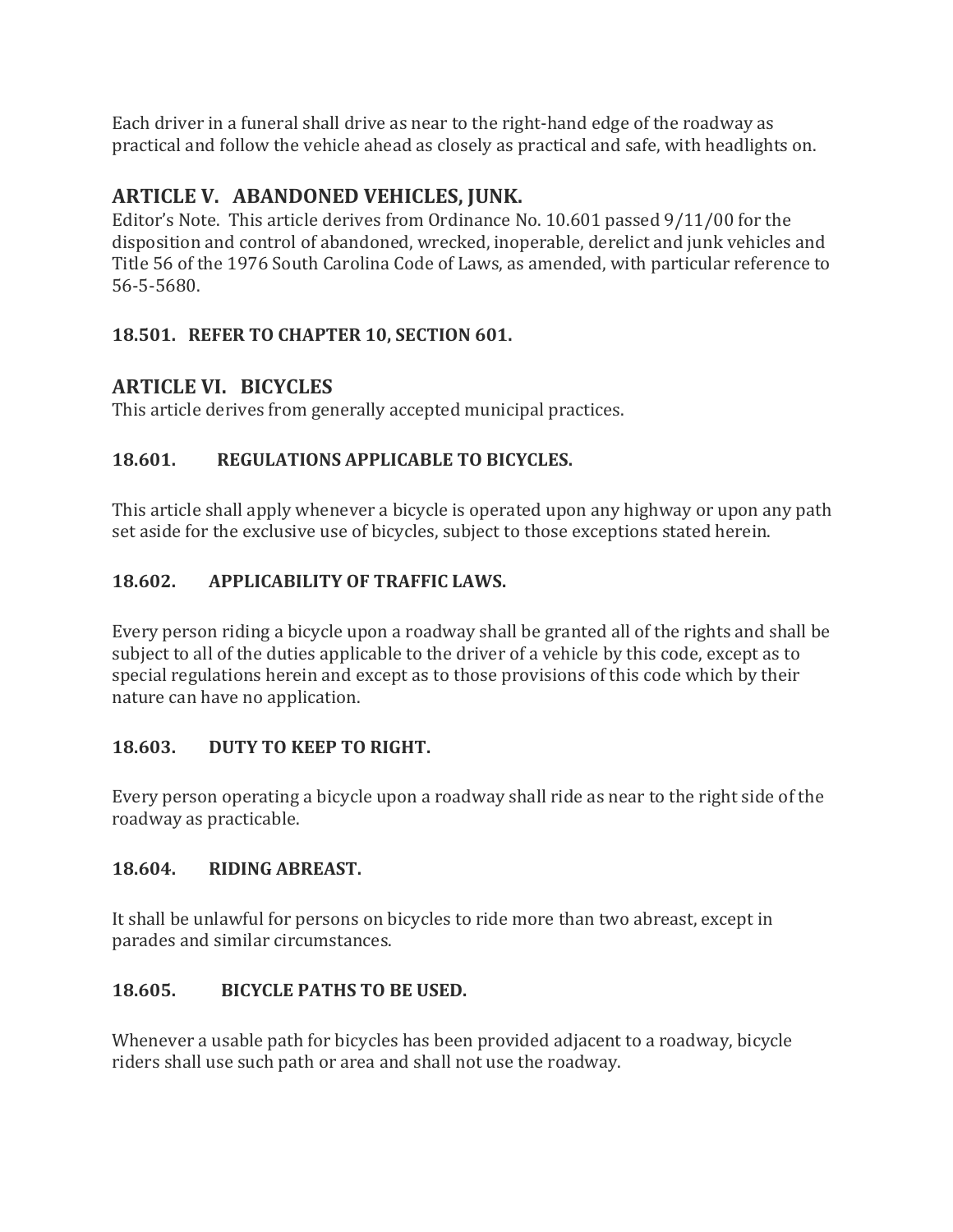#### **18.606. RIDING BICYCLES ON SIDEWALKS.**

It shall be unlawful for anyone to ride a bicycle on a sidewalk, except for the purpose of crossing the same when necessary; provided, however, that this section shall not apply to tricycles operated in residential districts by children under twelve years of age.

#### **18.607. CLINGING TO VEHICLES.**

No person riding upon a bicycle, coaster, roller skates, sled or toy vehicle shall attach it or them or himself to any vehicle on a roadway.

#### **18.608. RIDING "NO HANDS". GENERAL CONTROL.**

It shall be unlawful to operate a bicycle without having at least one hand on the handlebars at all times, or to fail to have control of the bicycle at all times.

#### **18.609. LIGHTS.**

- a. Every bicycle, when in use after dark, shall be equipped with a lamp on the front which shall emit a white light visible from a distance of at least five hundred feet to the front and with a red reflector on the rear which shall be visible from all distances from fifty feet to three hundred feet to the rear when directly in front of the lawful upper beams of head lamps on a motor vehicle.
- b. A red lamp emitting a red light visible from a distance of five hundred feet to the rear may be used in addition to the red reflector.
- c. "After dark" shall mean the time during which the streetlights of the town are or should be lighted.

#### **18.610. WARNING DEVICES.**

No person shall operate a bicycle unless it is equipped with a bell or other device capable of giving a signal audible for a distance of at least one hundred feet, except that a bicycle shall not be equipped with nor shall any person use upon a bicycle any siren or whistle.

#### **18.611. LARCENY Of BICYCLES.**

The larceny of any bicycle shall be punishable at the discretion of the Municipal Court.

#### **18.612. BRAKES.**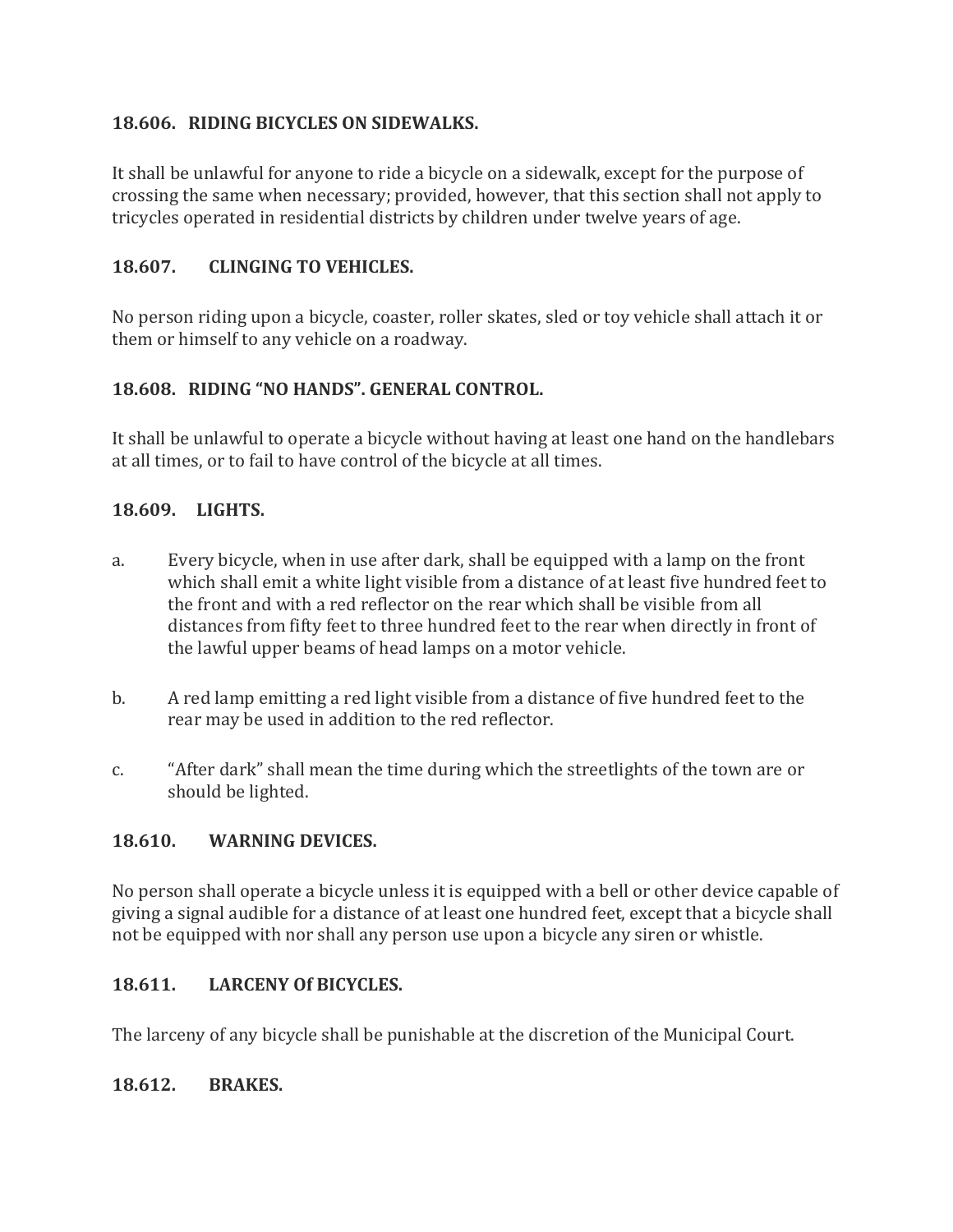No person shall operate a bicycle unless it is equipped with a brake which will enable the operator to make the braked wheels skid on dry, level and clean pavement.

## **ARTICLE VII. PEDESTRIANS**

Editor's Note. This article provides for the safety of pedestrians and derives from generally accepted municipal practices.

## **18.701. OBEDIENCE TO TRAFFIC-CONTROL SIGNALS REQUIRED.**

Pedestrians shall comply with the directions of any official traffic-control signal or lawful authorities.

#### **18.702. USE OF RIGHT HALF OF CROSSWALKS.**

Pedestrians shall move upon the right half of a crosswalk whenever practicable.

## **18.703. WALKING ON STREETS AND ROADWAYS.**

Where sidewalks are not provided, pedestrians shall, when practical, walk only on the left side of the roadway or its shoulder facing traffic which may approach from the opposite direction.

#### **18.704. HITCHHIKING PROHIBITED.**

No person shall stand in a roadway for the purpose of soliciting a ride from the driver of any vehicle.

## **18.705. DRIVERS TO EXERCISE DUE CARE WITH REGARD TO PEDESTRIANS.**

Every driver of a vehicle shall exercise due care to avoid colliding with any pedestrian upon any street and shall give warning by sounding the horn, when necessary. He shall exercise proper precaution upon observing any child or any confused or incapacitated person upon a street.

## **ARTICLE VIII. RAILROADS**

Editor's Note. This article derives, primarily, from Titles 57 and 58 of the 1976 South Carolina Code of Laws, as amended, and generally accepted municipal practices. It has been inserted to give the city a reasonable amount of control, based on state statutes.

#### **18.801. DEFINITIONS.**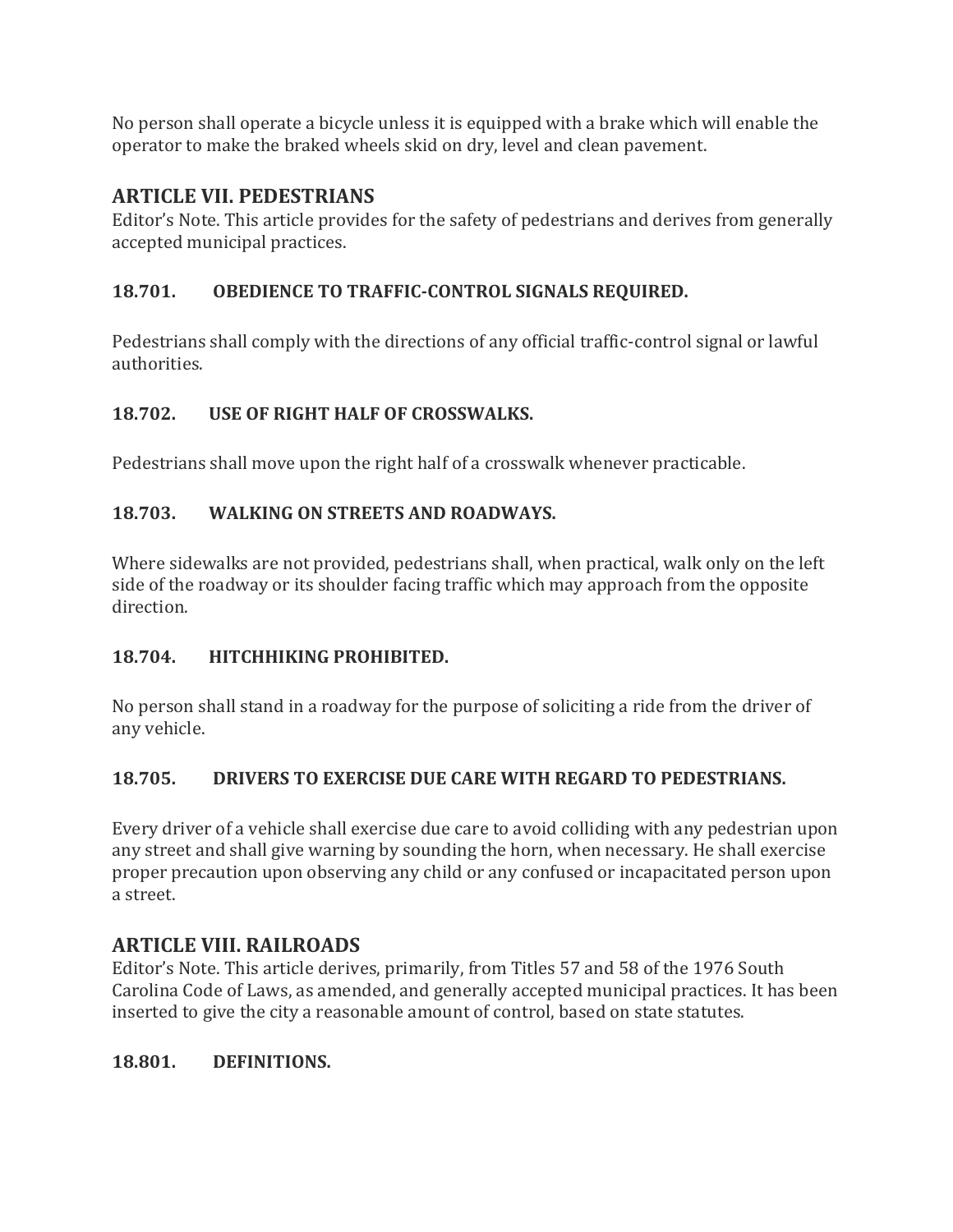As used in this article:

Grade Crossing shall mean a crossing at-grade of a public street or highway over a track or tracks of a railroad. Railroad shall mean a carrier of persons or property upon cars, other than street cars, operated on stationary rails, and this shall include locomotives. Railroad Train shall mean a steam engine, electric or other motor, with or without cars coupled thereto and operated upon rails.

Railroad signal or sign shall mean any sign, signal or device erected by proper authority intended to give notice of the presence of railroad tracks or the approach of railroad trains or locomotives.

#### **18.802. ADVERTISING PROHIBITED.**

It shall be unlawful for any person to use for advertising purposes the kind of cross usually used as a crossing sign by railroads.

#### **18.803. DANGEROUS INTERSECTIONS. STOP SIGNS.**

The Council is hereby authorized to designate particularly dangerous highway grade crossings of railroads at street intersections, but no stop signs shall be erected without the approval of SCDOT.

#### **18.804. ROADBEDS.**

It shall be the duty of every railroad company to construct and keep in good repair the roadbed of all public streets and sidewalks across or along the roadbed of such railroad company and for a reasonable distance on each side thereof.

#### **18.805. DRAINS.**

It shall be the duty of every railroad company to construct and maintain all necessary drains along, across or under its roadbed or along any public street or sidewalk.

#### **18.806. TIME FOR COMPLIANCE.**

It shall be the duty of every railroad company to do and perform, at the expense thereof, all the work required herein above, within five (5) days from notice by the town, orally or in writing, so to do.

#### **18.507. POISON SPRAY ON RIGHTS-OF-WAY.**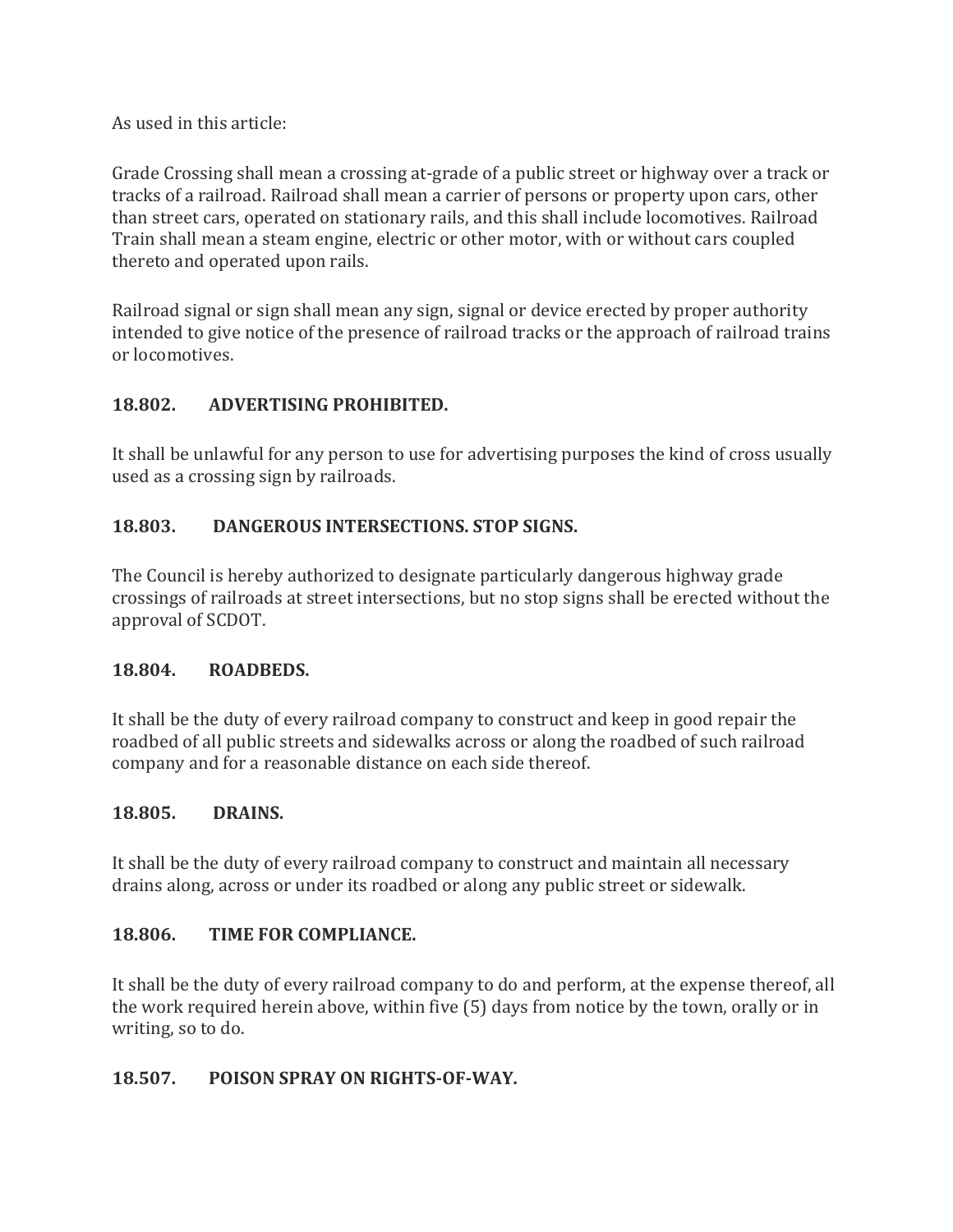It shall be unlawful for railroad agent or employee to spray weeds and grass with poison along the railroad right-of-way within the corporate limits.

## **18.808. FLAGMAN REQUIRED.**

The railroad company is hereby required to provide and keep stationed at each of its crossings, when switching, at least one (1) flagman, unless warning devices are installed and maintained which comply with the 1976 South Carolina Code of Laws, as amended, and which provide for the placement of a flagman thereat.

#### **18.809. SAME. DUTIES.**

It shall be the duty of the flagman to keep a lookout for the approach of cars crossing the said streets and to warn persons crossing, or about to cross, of the approach of any train, car or engine.

## **18.810. SAME. RED SIGNAL REQUIRED.**

The flagman shall be provided with a red flag during daylight hours and a red light during the night time which shall be displayed at all times upon the approach of any train, car or engine.

## **18.811. SAME. UNLAWFUL TO CROSS DESPITE WARNING.**

It shall be unlawful to cross a railroad track after having been warned by a flagman or to interfere with, resist or annoy any flagman while in the discharge of his duties herein imposed.

## **18.812. SPEED OF ENGINES.**

It shall be unlawful to run an engine on any railroad faster than ten (10) miles an hour. The engineer or conductor shall be held liable for any violation of this section.

## **ARTICLE IX. CARELESS OPERATION**

## **18.901 CARELESS OPERATATION**

No person shall operate any motor vehicle without care and caution and full regard for the safety of persons and property. Any person failing to do so shall be guilty of careless driving. The operation of any vehicle when the same or any of its parts are not in proper or safe condition shall be prima facie evidence of careless driving. Speeding, failure to obey a traffic control device or other acts of careless operation of a motor vehicle as described in Title 56, Article 5 thru Article 22 inclusive, Code of Laws South Carolina 1976, as amended,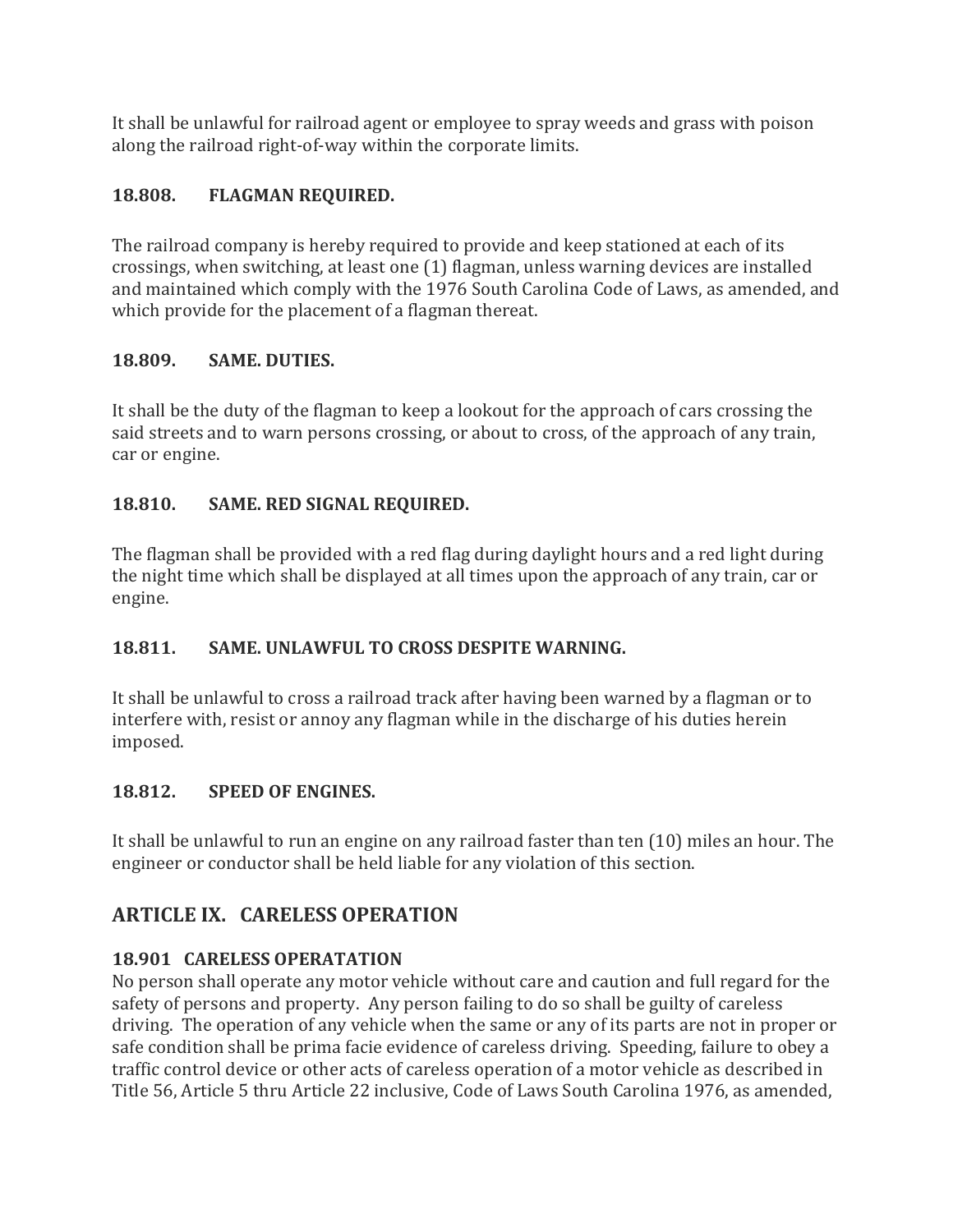shall be prima facie evidence of a violation of this section. Conviction for such offense shall subject such person to a fine of not more the \$500.00, plus assessments, or imprisonment for not more than thirty (30) days or both at the discretion of the court.

#### **ARTICLE X. PENALTIES 18.1001. PENALTY.**

Any Violation of this chapter shall be deemed a misdemeanor, punishable by the Municipal Court. (1976 SC Code §5-7-30, §14-25-65)

#### **APPENDIX A**

#### FREEDOM OF INFORMATION ACT

Editors Note. Act No. 118, of the 1987 South Carolina Legislature repealed Chapter 3 of Title 30 of the 1976 South Carolina Code of Laws, (commonly called the "Freedom of Information Act"). A new Chapter 4 was added, effective May 26, 1987, which incorporated numerous changes in the Act.

Recent changes include Act No. 269 (1992), Act No. 458 (1996) and Act No. 356 (1998) and are reproduced herein for ease of reference.

- 30-4-10. Short Title.
- 30-4-15. Findings and Purpose.
- 30-4-20. Definitions.
- 30-4-30. Right to inspect or copy records; fees; notification as to public availability of records.
- 30-4-40. Disclosures.
- 30-4-50. Certain matters declared public information.
- 30-4-60. Meetings of public bodies shall be open.
- 30-4-70. Meetings which may be closed; procedure; circumvention of Chapter; disruption of meeting; executive sessions of General Assembly.
- 30-4-80. Notice of Meetings of public bodies.
- 30-4-90. Minutes of meetings of public bodies.
- 30-4-100. Injunctive relief; costs and attorney's fees.
- 30-4-110. Penalties.

§30-4-10. Short Title.

This Chapter shall be known and cited as the "Freedom of Information Act." §30-4-15. Findings and Purpose.

The General Assembly finds that it is vital in a democratic society that public business be performed in an open and public manner so that citizens shall be advised of the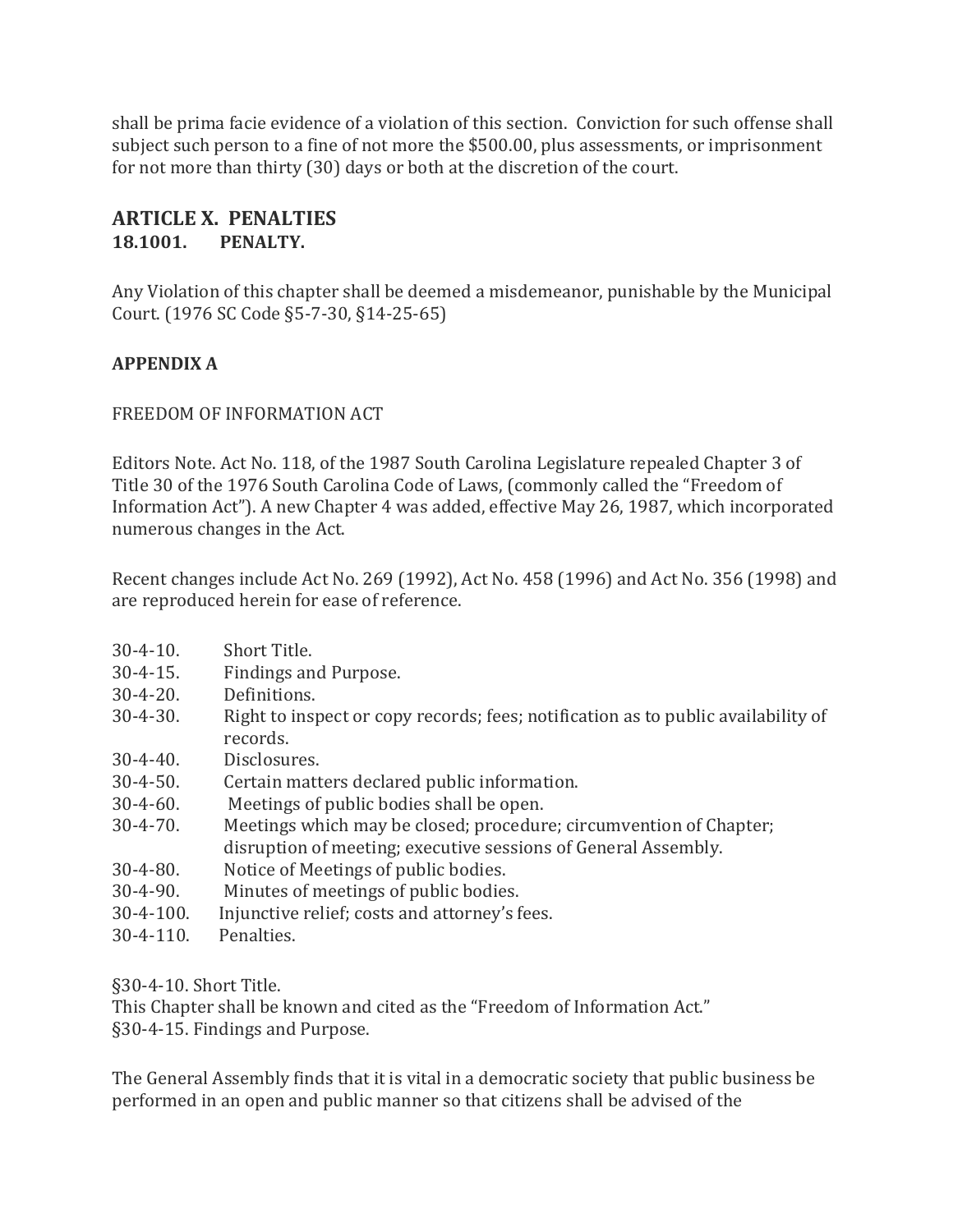performance of public officials and of the decisions that are reached in public activity and in the formulation of public policy. Toward this end, provisions of this chapter must be construed so as to make it possible for citizens, or their representatives, to learn and report fully the activities of their public officials at a minimum cost or delay to the persons seeking access to public documents or meetings.

#### §30-4-20. Definitions

- (a) "Public body" means any department of the State, and state board, commission, agency, and authority, any public or governmental body or political subdivision of the State, including counties, municipalities, townships, school districts, and special purpose districts, or any organization, corporation, or agency supported in whole or in part by public funds or expending public funds, including committees, subcommittees, advisory committees, and the like of any such body by whatever name known, and includes any quasi-governmental body of the State and its political subdivisions, including, without limitation, bodies such as the South Carolina Public Service Authority and the South Carolina State Ports Authority. Committees of health care facilities, which are subject to this Chapter, for medical staff disciplinary proceedings, quality assurance, peer review, including the medical staff credentialing process, specific medical case review, and self-evaluation are not public bodies for the purpose of this Chapter.
- (b) "Person" includes any individual, corporation, partnership, firm, organization or association.
- (c) "Public record" includes all books, papers, maps, photographs, cards, tapes, recordings, or other documentary materials regardless of physical form or characteristics prepared, owned, used in the possession of, or retained by a public body. Records such as income tax returns, medical records, hospital medical staff reports, scholastic records, adoption records, records related to registration, and circulation of library materials which contain names or other personally identifying details regarding the users of public, private, school, college, technical college, university, and state institutional libraries and library systems, supported in whole or in part by public funds or expending public funds, or records which reveal the identity of the library patron checking out or requesting an item from the library or using other library services, except non-identifying administrative and statistical reports of registration and circulation, and other records which by law are required to be closed to the public are not considered to be made open to the public under the provisions of this act. Nothing herein authorizes or requires the disclosure of those records where the public body, prior to January 20, 1987, by a favorable vote of three-fourths of the membership, taken after receipt of a written request, concluded that the public interest was best served by not disclosing them. Nothing herein authorizes or requires the disclosure of records of the Board of Financial Institutions pertaining to applications and surveys for charters and branches of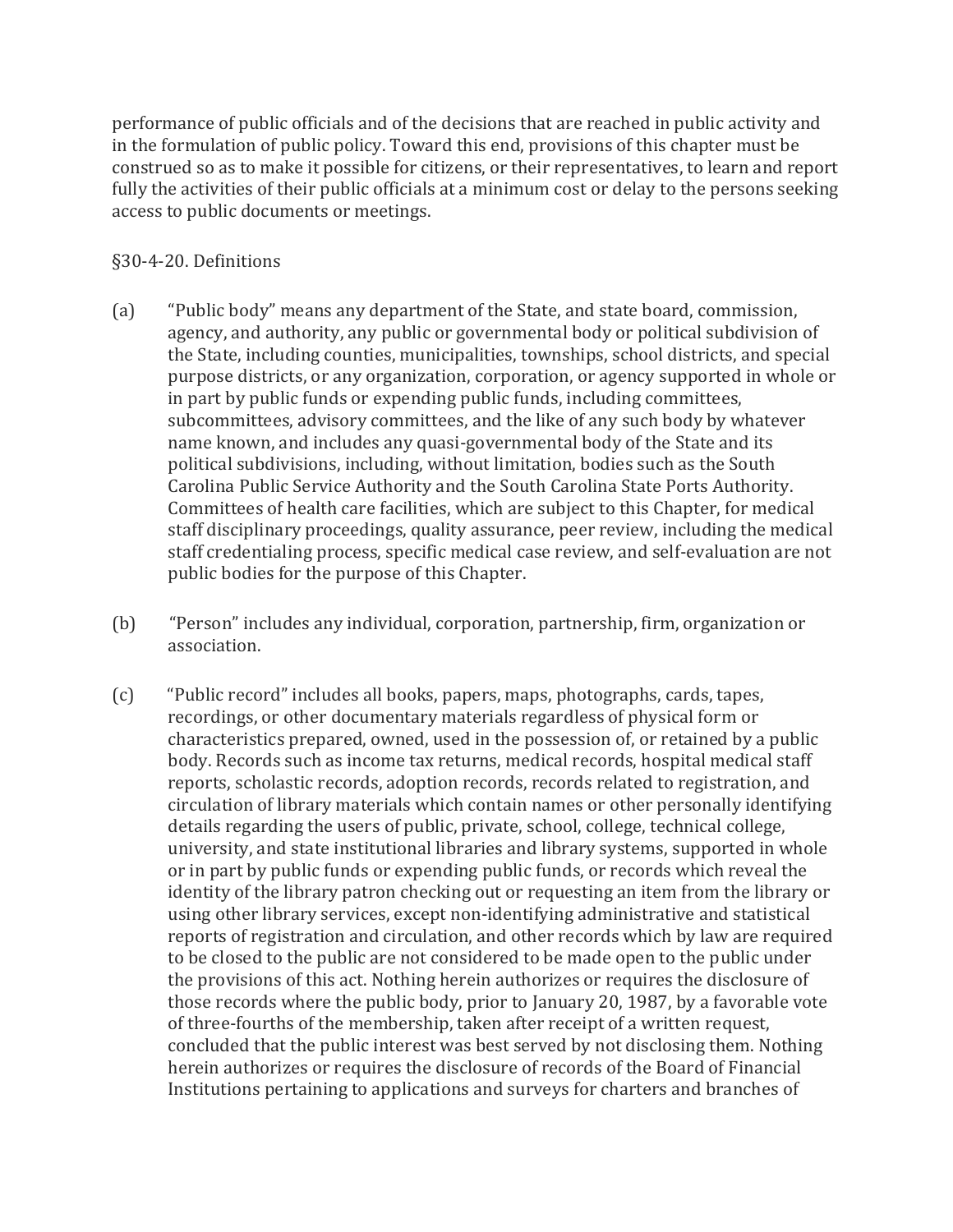banks and savings and loan associations or surveys and examinations of the institutions required to be made by law.

- (d) "Meeting" means the convening of a quorum of the constituent membership of a public body, whether corporal or by means of electronic equipment, to discuss or act upon a matter over which the public body has supervision, control, jurisdiction or advisory power.
- (e) "Quorum" unless otherwise defined by applicable law means a simple majority of the constituent membership of a public body.

§30-4-30. Right to inspect or copy public records; fees; notification as to public availability of records.

- (a) Any person has a right to inspect or copy any public record of a public body, except as otherwise provided by g30-4-40, in accordance with reasonable rules concerning time and place of access.
- (b) The public body may establish and coiled fees not to exceed the actual cost of searching for or making copies of records, Fees charged by a public body must be uniform for copies of the same record or document. However, members of the General Assembly may receive copies of records or documents at no charge from public bodies when their request relates to their legislative duties. Such records shall be furnished at the lowest possible cost to the person requesting the records. Records shall be provided in a form that is both convenient and practical for use by the person requesting copies of the records concerned, if it is equally convenient for such public body to provide the records in such form. Documents may be furnished when appropriate without charge or at a reduced charge where the agency determines that waiver or reduction of the fee is in the public interest because furnishing the information can be considered as primarily benefiting the general public. Fees shall not be charged for examination and review to determine if such documents are subject to disclosure. Nothing in this chapter shall prevent the custodian of the public records from charging a reasonable hourly rate for making records available to the public nor requiring a reasonable deposit of such costs prior to searching for or making copies of the records.
- (c) Each public body, upon written request for records made under this chapter, shall within 'fifteen days (excepting Saturdays, Sundays, and legal public holidays) of the receipt of any such request notify the person making such request of its determination and the reasons therefore. Such a determination shall constitute the final opinion of the public body as to the public availability of the requested public record and, if the request is granted, the record must be furnished or made available for inspection or copying. If written notification of the determination of the public body as to the availability of the requested public record is neither mailed nor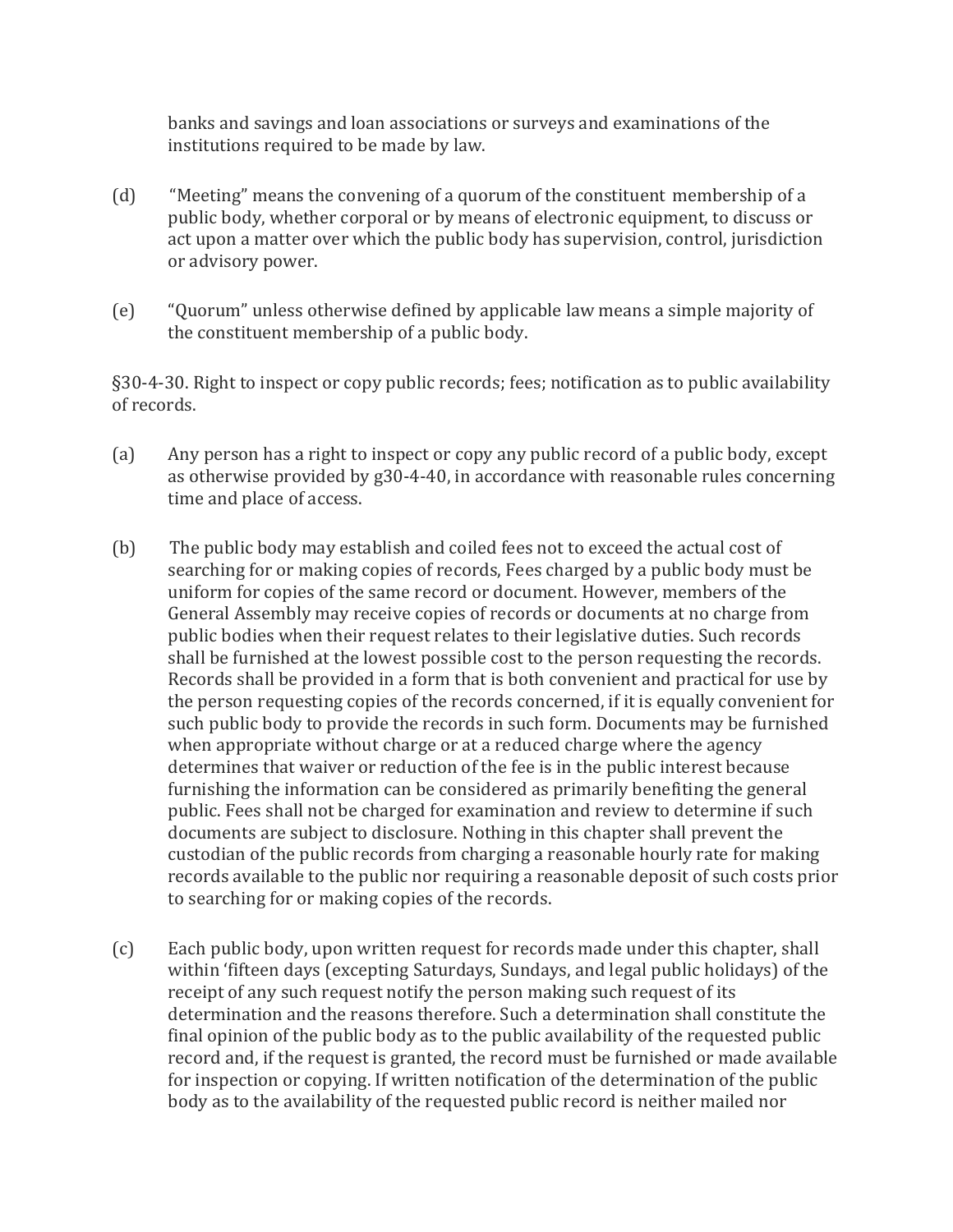personally delivered to the person requesting the document within the fifteen days allowed herein, the request must be considered approved.

- (d) The following records of a public body must be available for public inspection and copying during the hours of operations of the public body without the requester being required to make a written request to inspect or copy the records when the requester appears in person:
- (1) minutes of the meetings of the public body for the preceding six months;
- (2) all reports identified in Section 30-4-50(A)(8) for at least the fourteen-day period before the current day; and
- (3) documents identifying persons confined in any jail, detention center, or prison for the preceding three months.

§30-4-40. Disclosures.

- (a) A public body may but is not required to disclose the following information.
- (1) Trade secrets, which are defined as unpatented, secret, commercially valuable plans, appliances, formulas, or processes, which are used for the making, preparing, compounding, treating, or processing of articles or materials which are trade commodities obtained from a person and which are generally recognized as confidential; and work products, in whole or in part collected or produced for sale or resale, and paid subscriber information. Trade secrets also include, for those public bodies who market services or products in competition with others, feasibility, planning, and marketing studies, and evaluations and other materials which contain references to potential customers, competitive information, or evaluation.

(\*) All materials, regardless of form, gathered by a public body during a search to fill an employment position, except that materials relating to not fewer than the final three applicants under consideration for a position must be made available for public inspection and copying. In addition to making available for public inspection and copying the materials described in this item, the public body must disclose, upon request, the number of applicants considered for a position. For the purpose of this item 'materials' relating to not fewer than the final three applicants' do not include an applicant's income tax returns, medical records, social security number, or information otherwise exempt from disclosure by this section.

(\*) (Editor's Note. At the time of this publication, no number had been assigned.)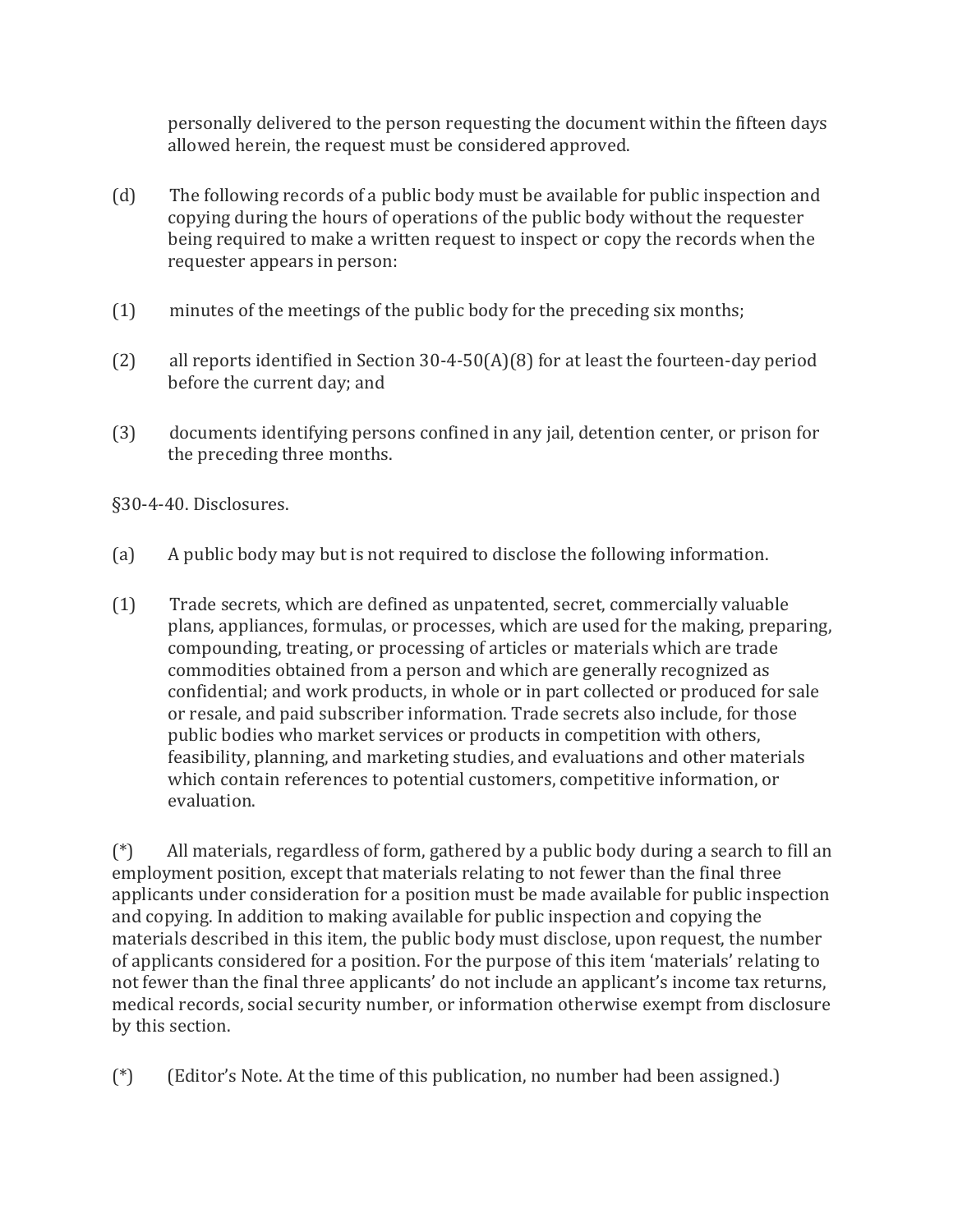- (A) Data, records, or information of a proprietary nature, produced or collected by or for faculty or staff of state institutions of higher education in the conduct of or as a result of study or research on commercial, scientific, technical, or scholarly issues, whether sponsored by the institution alone or in conjunction with a governmental body or private concern, where the data, records, or information has not been publicly released, published, copyrighted, or patented.
- (B) Any data, records, or information developed collected, or received by or on behalf of faculty, staff, employees, or students of a state institution of higher education or any public or private entity supporting or participating in the activities of a state institution of higher education in the conduct of or as a result of study or research on medical, scientific, technical, scholarly, or artistic issues, whether sponsored by the institution alone or in conjunction with a governmental body or private entity until the information is published, patented, otherwise publicly disseminated, or released to an agency whereupon the request must be made to the agency. This item, applies to, but is not limited to, information provided by participants in research, research notes and data, discoveries, research projects, proposals, methodologies, protocols, and creative works.
- (C) The identity, or information tending to reveal the identity, of any individual who in good faith makes a complaint or otherwise discloses information, which alleges a violation or potential violation of law or regulation, to a state regulatory agency.
- (D) The exemptions in this item do not extend to the institution's financial or administrative records.
- (2) Information of a personal nature where the public disclosure thereof would constitute unreasonable invasion of personal privacy. Information of a personal nature shall include, but not be limited to, information as to gross receipts contained in applications for business licenses and information relating to public records which include the name, address, and telephone number or other such information of an individual or individuals who are handicapped or disabled when the information is requested for person-to person commercial solicitation of handicapped persons solely by virtue of their handicap. This provision must not be interpreted to restrict access by the public and press to information contained in public records.
- (3) Records of law enforcement and public safety agencies not otherwise available by law that were compiled in the process of detecting and investigating crime if the disclosure of the information would harm the agency by:
- (A) Disclosing identity of informants not otherwise known;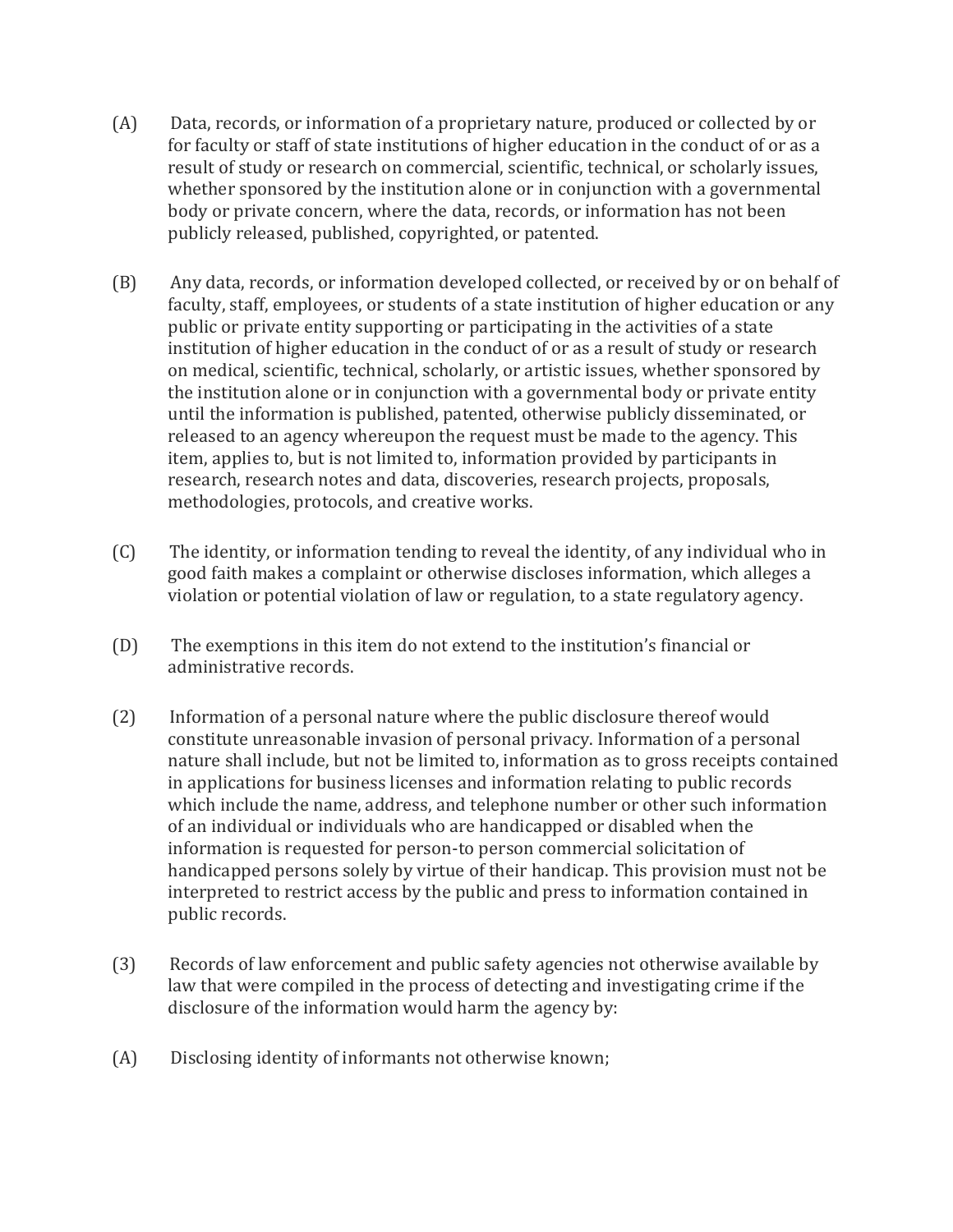- (B) The premature release of information to be used in a prospective law enforcement action;
- (C) Disclosing investigatory techniques not otherwise known outside the government;
- (D) By endangering the life, health, or property of any person.
- (4) Matters specifically exempted from disclosure by statute or law.
- (5) Documents of and documents incidental to proposed contractual arrangements and documents of and documents incidental to proposed sales or purchases of property; however.
- (A) these documents are not exempt from disclosure once a contract is entered into or the property is sold or purchased except as otherwise provided in this section;
- (B) a contract for the sale or purchase of real estate shall remain exempt from disclosure until the deed is executed, but this exemption applies only to those contracts of sale or purchase where the execution of the deed occurs within twelve months from the date of sale or purchase;
- (C) confidential proprietary information provided to a public body for economic development or contract negotiations purposes is not required to be disclosed.
- (6) All compensation paid by public bodies except as follows:
- (A) For those persons receiving compensation of fifty thousand dollars or more annually, for all part-time employees, for any other persons who are paid honoraria or other compensation for special appearances, performances or the like, and for employees at the level of agency or department head, the exact compensation of each person or employee;
- (B) For classified and unclassified employees, including contract instructional employees, not subject to item (A) above who receive compensation between, but not including, thirty thousand dollars and fifty thousand dollars annually, the compensation level within a range of four thousand dollars, such ranges to commence at thirty thousand dollars and increase in increments of four thousand dollars;
- (C) For classified employees not subject to item (A) above who receive compensation of thirty thousand dollars or less annually, the salary schedule showing the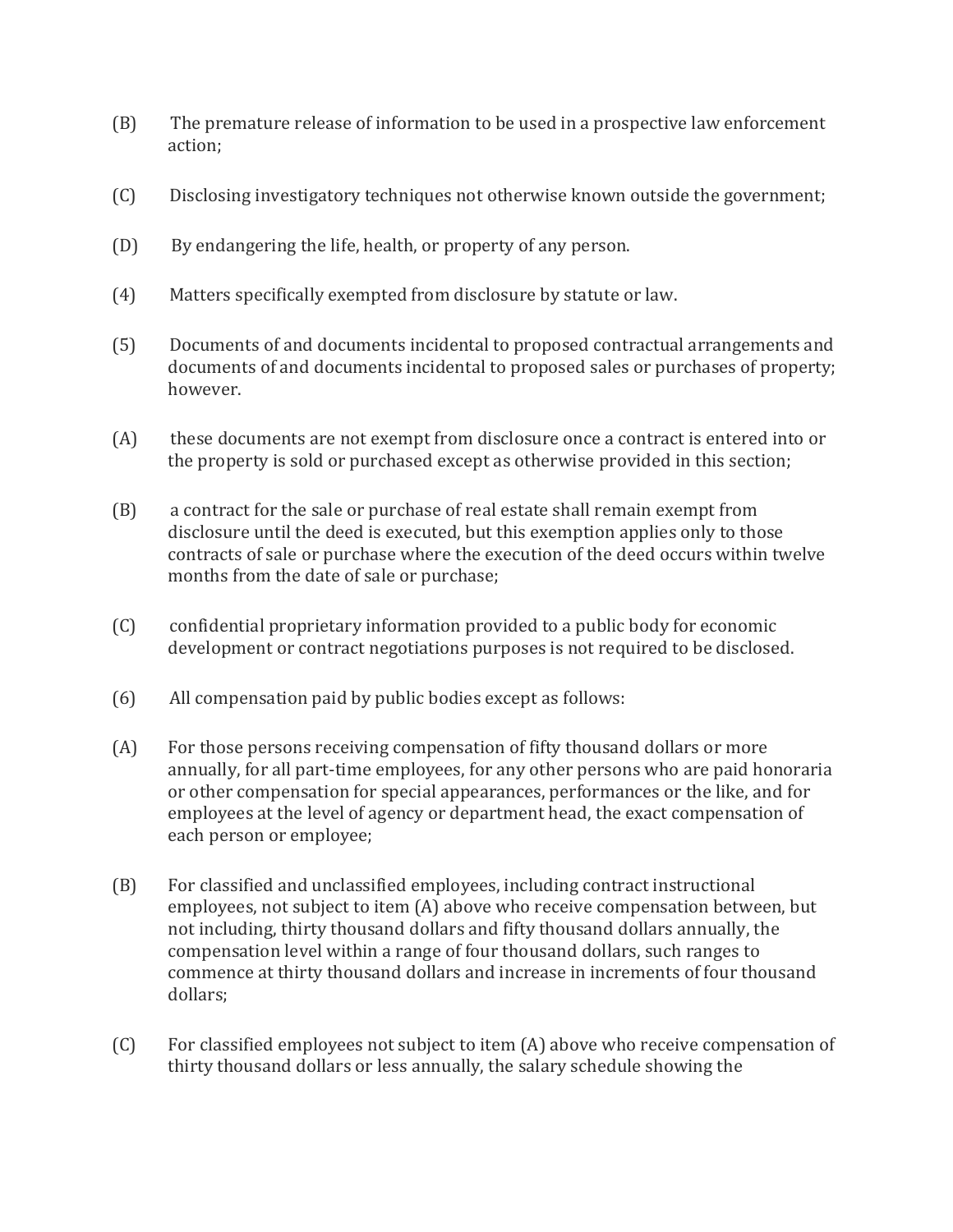compensation range for that classification including longevity steps, where applicable;

- (D) For unclassified employees, including contract instructional employees, not subject to item (A) above who receive compensation of thirty thousand dollars or less annually, the compensation level within a range of four thousand dollars, such ranges to commence at two thousand dollars and increase in increments of four thousand dollars.
- (E) For purposes of this subsection (6), "agency head" or "department head" means any person who has authority and responsibility for any department, of any institution, board, commission, council, division, bureau, center, school, hospital, or other facility that is a unit of a public body.
- (7) Correspondence or work product of legal counsel for a public body and any other material that would violate attorney-client relationships.
- (8) Memorandum, correspondence, and working papers in the possession of individual members of the General Assembly or their immediate staffs; however, nothing herein may be construed as limiting or restricting public access to source documents or records, factual data or summaries of factual data, papers, minutes, or reports otherwise considered to be public information under the provisions of this Chapter and not specifically exempted by any other provisions of this Chapter.
- (9) Memorandum, correspondence, documents, and working papers relative to efforts or activities of a public body to attract business or industry to invest within South Carolina.
- (10) Any standards used or to be used by the South Carolina Revenue and Taxation for the selection of returns for examination, or data used or to be used for determining such standards, if the Commission determines that such disclosure would seriously impair assessment, collection, or enforcement under the tax laws of this State.
- (11) Information relative to the identity of the maker of a gift to a public body if the maker specifies that his making of the gift must be anonymous and that his identity must not be revealed as a condition of making the gift. For the purposes of this item, "gift to a public body" includes, but is not limited to, gifts to any of the statesupported colleges or universities and museums. With respect to the gifts, only information which identifies the maker may be exempt from disclosure, if the maker of any gift or any member of his immediate family has any business transaction with the recipient of the gift within three years before or after the gift is made, the identity of the maker is not exempt from disclosure.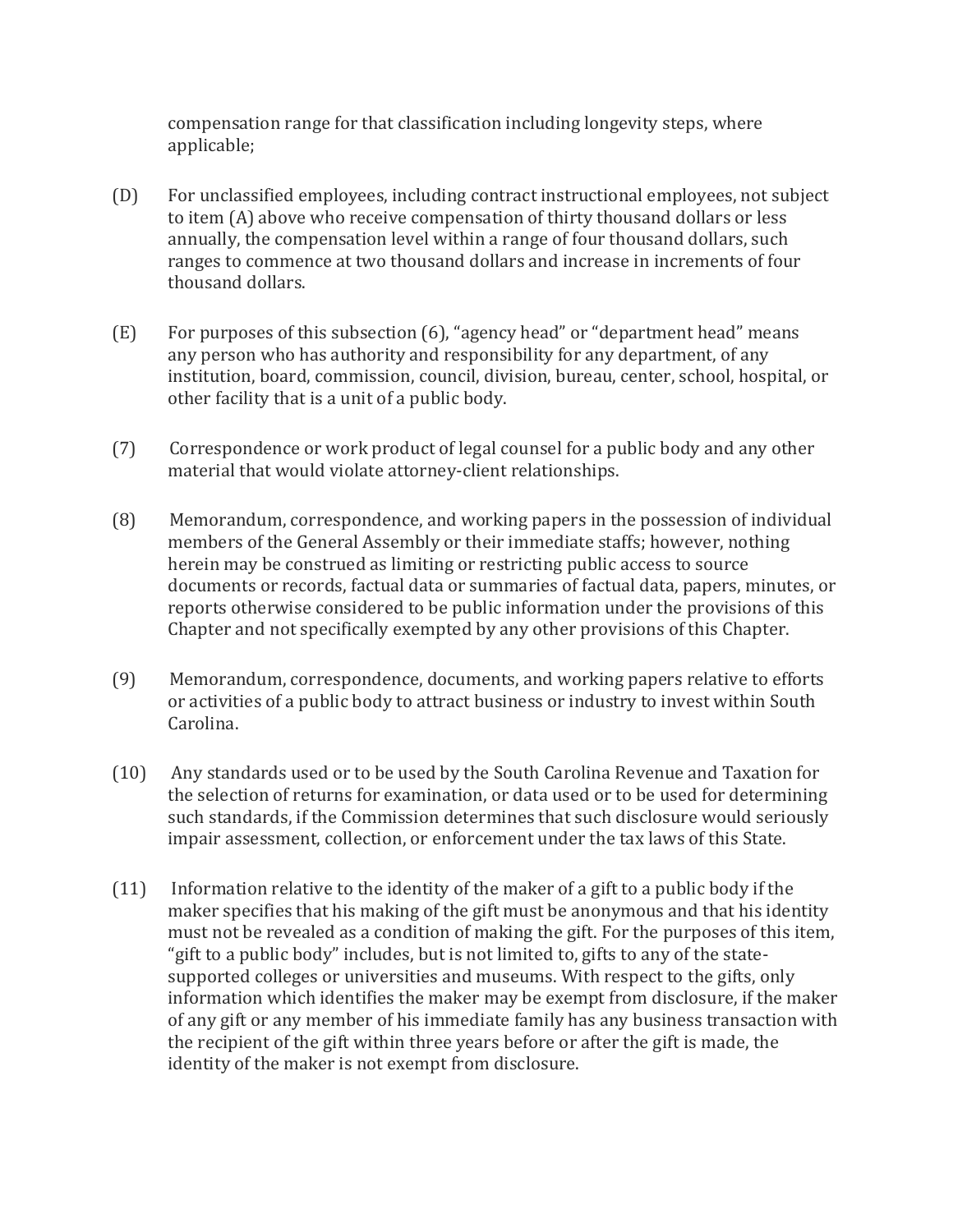(b) If any public record contains material which is not exempt under subsection (d) of this section, the public body shall separate the exempt and nonexempt material available in accordance with the requirements of this Chapter.

§30-4-50. Certain matters declared public information.

- a. Without limiting the meaning of other Sections of this Chapter, the following categories of information are specifically made public information subject to the restrictions and limitations of §30-4-20, §30-4-40 and §30-4-70 of this Chapter
- (1) The names; sex, race, title and dates of employment of all employees and officers of public bodies;
- (2) Administrative staff manuals and instructions to staff that affect a member of the public;
- (3) Final options, including concurring and dissenting opinions, as well as orders, made in the adjudication of cases;
- (4) Those statements of policy and interpretations of policy, statute and the Constitution which have been adopted by the public body;
- (5) Written planning policies and goals and final planning decisions;
- (6) Information in or taken from any account, voucher or contract dealing with the receipt or expenditure of public or other funds by public bodies;
- (7) The minutes of all proceedings of all public bodies and all votes at such proceedings, with the exception of all such minutes and votes taken at meetings closed to the public pursuant to 30-4-70;
- (8) Reports which disclose the nature, substance, and location of any crime or alleged crime reported as having been committed. Where a report contains information exempt as otherwise provided by law, the law enforcement agency may delete that information from the report.
- (9) Statistical and other empirical findings considered by the Legislative Audit Council in the development of an audit report.
- b. No information contained in a police incident report or in an employee salary schedule revealed in response to a request pursuant to this chapter may be utilized for commercial solicitation. Also, the home addresses and home telephone numbers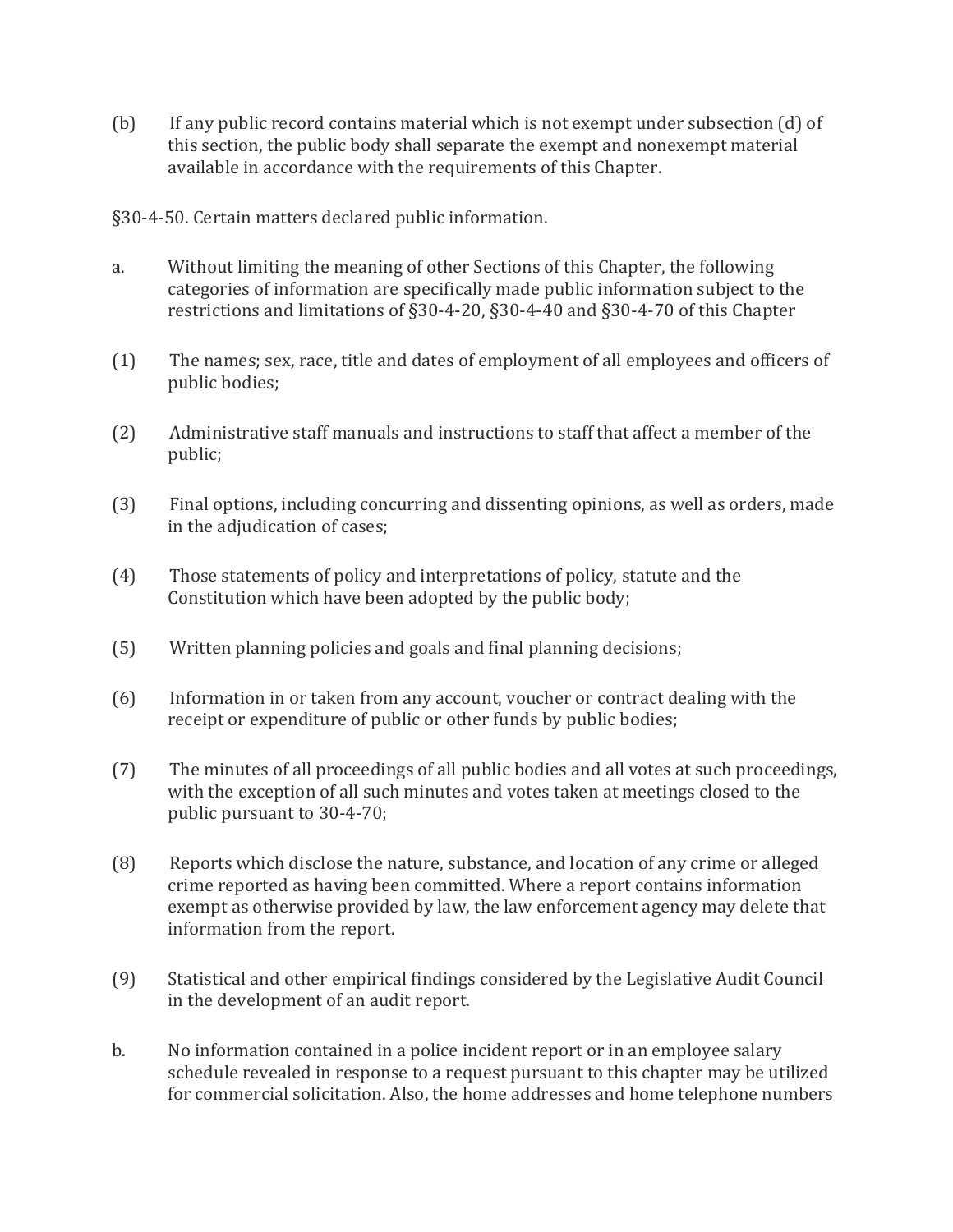of employees and officers of public bodies revealed in response to a request pursuant to this chapter may not be utilized for commercial solicitation. However, this provision must not be interpreted to restrict access by the public and press to information contained in public records.

30-4-6O. Meetings of public bodies shall be open.

Every meeting of all public bodies shall be open to the public unless closed pursuant to §30-4-70 of this Chapter.

§30-4-70. Meetings which may be closed: procedure; circumvention of chapter; disruption of meeting: executive sessions of General Assembly.

- (a) A public body may hold a meeting closed to the public for one or more of the following reasons:
- (1) Discussion of employment, appointment, compensation, promotion, demotion, discipline, or release of an employee, a student, or a person regulated by a public body or the appointment of a person to a public body; however, if an adversary hearing involving the employee or client is held, the employee or client has the right to demand that the hearing be conducted publicly. Nothing contained in this item shall prevent the public body, in its discretion, from deleting the names of the other employees or clients whose records are submitted for use at the hearing.
- (2) Discussion of negotiations incident to proposed contractual arrangements and proposed sale or purchase of property, the receipt of legal advice, where the legal advice related to a pending, threatened or potential claim or other matters covered by the attorney-client privilege, settlement of legal claims, or the position of the public agency in other adversary situations involving the assertion against said agency of a claim.
- (3) Discussion regarding the development of security personnel or devices.
- (4) Investigative proceedings regarding allegations of criminal misconduct.
- (5) Discussion of matters relating to the proposed location, expansion, or the provision of services encouraging location or expansion of industries or other businesses in the area served by the public body.
- (6) Before going into executive session the public agency shall vote in public on the question and when such vote is favorable the presiding officer shall announce the specific purpose of the executive session. As used in this subsection, "specific purpose" means a description of the matter to be discussed as identified in items (1)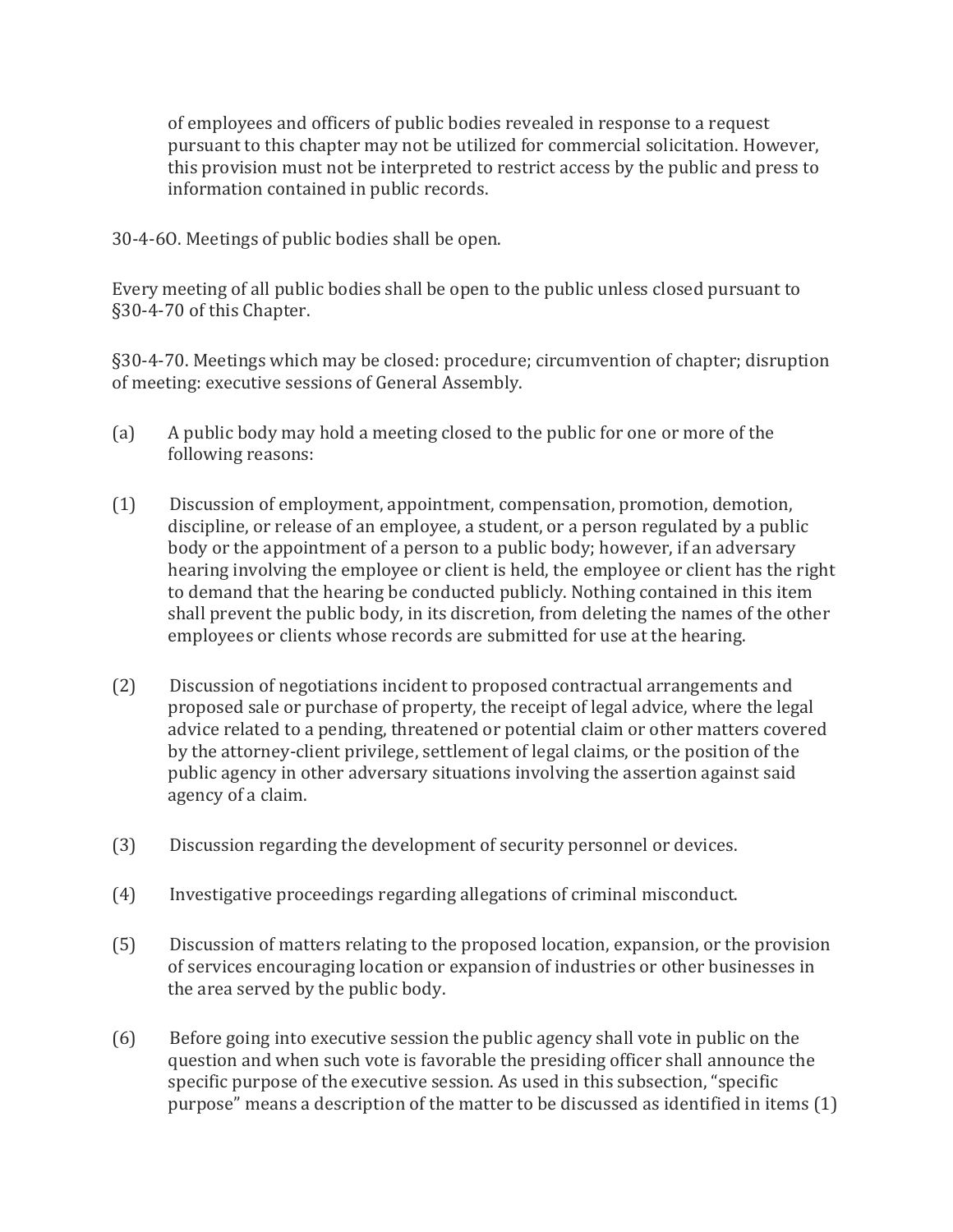through (5) of subsection (a) of this section. However, when the executive session is held pursuant to §30-4-70 (a)(1) or §30-4-70(a)(5), the identity of the individual or entity being discussed is not required to be disclosed to satisfy the requirement that the specific purpose of the executive session to be stated. No action may be taken in executive session except (a) to adjourn or (b) to return to public session. The members of a public body may not commit the public body to a course of action by a polling of members in executive session.

- (b) No chance meeting, social meeting, or electronic communication may be used in circumvention of the spirit of requirements of this chapter to act upon a mailer over which the public body has supervision, control, jurisdiction, or advisory power.
- (c) This chapter does not prohibit the removal of any person who willfully disrupts a meeting to the extent that orderly conduct of the meeting is seriously compromised.
- (d) Sessions of the General Assembly may enter into executive sessions authorized by the Constitution of this State and rules adopted pursuant thereto.

§30-4-80. Notice of Meeting of Public Bodies.

(a) All public bodies, except as provided in subsections (b) and (c) of this section, must give written public notice of their regular meetings at the beginning of each calendar year. The notice must include the dates, times, and places of such meetings. Agendas, if any, for regularly scheduled meetings must be posted on a bulletin board at the office or meeting place of the public body at least twenty-four hours prior to such meetings. All public bodies must post on such bulletin board public notice for any called, special, or reschedule meetings. Such notice must be posted as early as is practicable but not later than twenty-four hours before the meeting.

The notice must include the agenda, date, time, and place of the meeting. This requirement does not apply to

emergency meetings of public bodies.

 (b) Legislative committees must post their meeting times during weeks of the regular session of the General Assembly and must comply with the provisions for notice of special meetings during those weeks when the General Assembly is not in session. Subcommittees of standing legislative committees must give notice during weeks of the legislative session only if it is practicable to do so.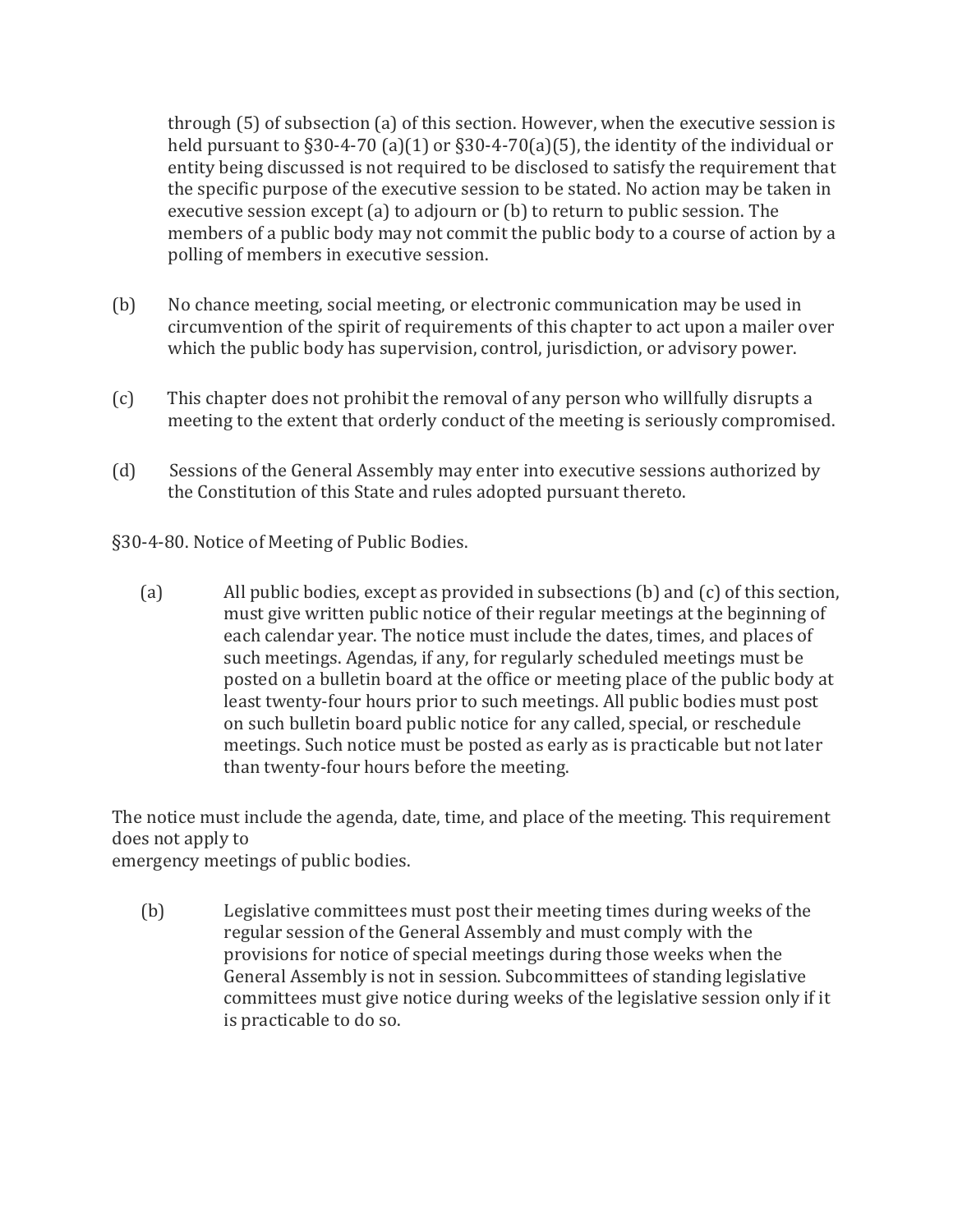- (c) Subcommittees, other than legislative subcommittees, of committees required to give notice under subsection (a), must make reasonable and timely efforts to give notice of their meetings.
- (d) Written public notice must include but need not be limited to posting a copy of the notice at the principal office of the public body holding the meeting or, if no such office exists at the building in which the meeting is to be held.
- (e) All public bodies shall notify persons or organizations, local news media, or such other news media as may request notification of the times, dates, places, and agenda of all public meetings, whether scheduled, rescheduled, or called, and the efforts made to comply with this requirement must be noted in the minutes of the meetings.

§30-4-90. Minutes of Meetings of Public Bodies.

- (a) All public bodies shall keep written minutes of all of their public meetings. Such minutes shall include but need not be limited to:
- (1) The date, time, and place of the meeting.
- (2) The members of the public body recorded as either present or absent.
- (3) The substance of all matters proposed, discussed or decided and, at the request of any member, a record, by an individual member, of any votes taken.
- (4) Any other information that any member of the public body requests be included or reflected in the minutes.
- (b) The minutes shall be public records and shall be available within a reasonable time after the meeting except where such disclosures would be inconsistent with §30-4- 70 of this chapter.
- (c) All or any part of a meeting of a public body may be recorded by any person in attendance by means of a tape recorder or any other means of sonic reproduction, except when a meeting is closed pursuant to §30-4-70 of this chapter, provided that in so recording there is no active interference with the conduct of the meeting. Provided, further, that the public body shall not be required to furnish recording facilities or equipment.
- §30-4-100. Injunctive Relief; Costs and Attorney's Fees.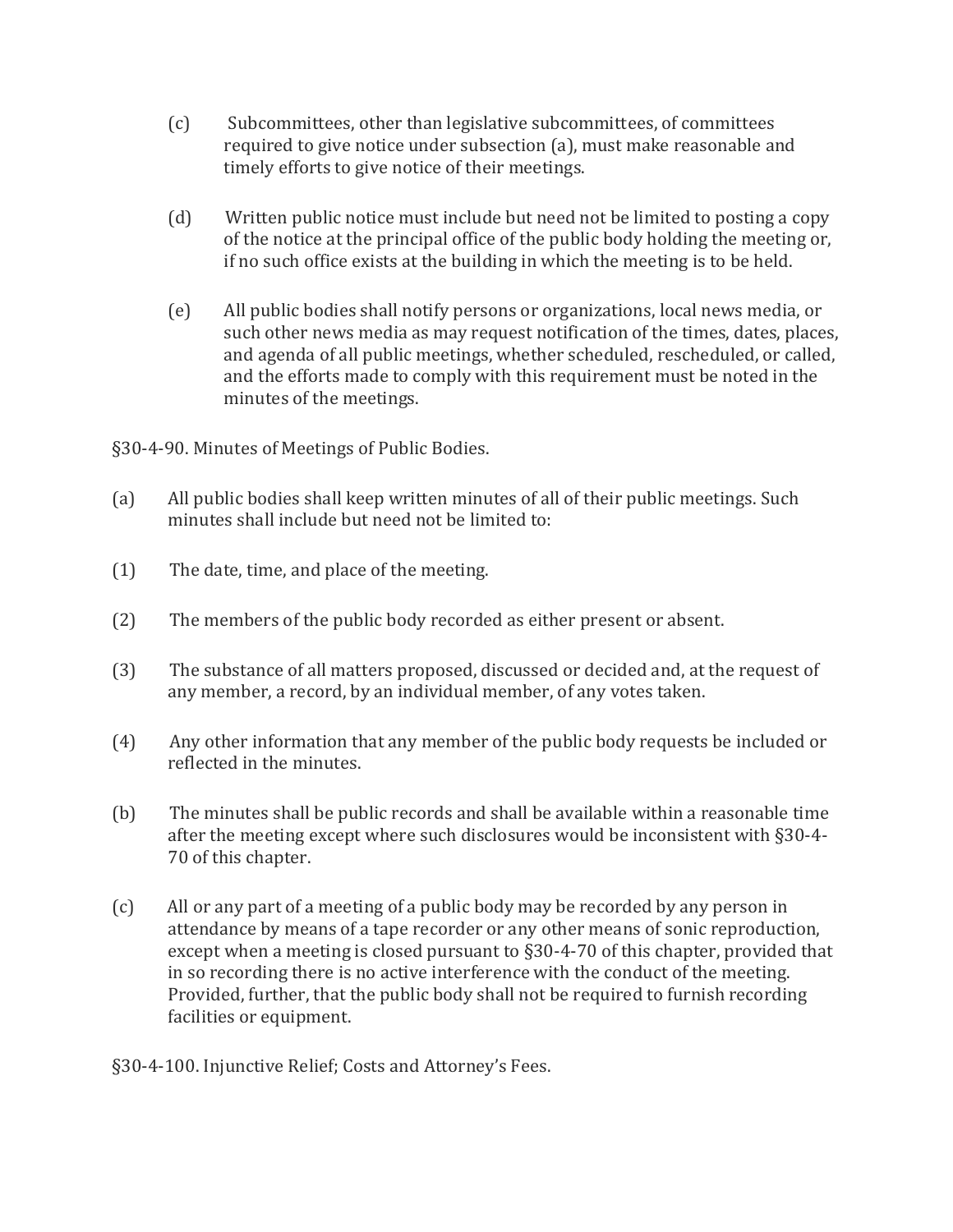- (a) Any citizen of the State may apply to the circuit court for either or both a declaratory judgment and injunctive relief to enforce the provisions of this chapter in appropriate cases as long as such application is made no later than one year following the date on which the alleged violation occurs or one year after a public vote in public session, whichever comes later. The court may order equitable relief as it considers appropriate, and a violation of this chapter must be considered to be an irreparable injury for which no adequate remedy atlaw exists.
- (b) If a person or entity seeking such relief prevails, he or it may be awarded reasonable attorney fees and other costs of litigation. If such person or entity prevails in part, the court may in its discretion award him or it reasonable attorney fees or an appropriate portion thereof.

#### §30-4-110. Penalties.

Any person or group of persons who willfully violates the provisions of this chapter shall be deemed guilty of a misdemeanor and upon conviction shall be fined not more than one hundred dollars or imprisoned for not more than thirty days for the first offense, shall be fined not more than two hundred dollars or imprisoned for not more than sixty days for the second offense and shall be fined three hundred dollars or imprisoned for not more than ninety days for the third or subsequent offense.

(Editor's Note. This reproduction is from the Code of Laws of South Carolina published by the Lawyers Cooperative Publishing Company, Rochester, New York. It should be noted that annotations, case notes, history of sections, opinions of the Attorney General and research references have not been included above. The reader is referred to the parent volumes for that data.)

#### **APPENDIX B**

Editor's Note. The following is a sample ordinance to illustrate one way of amending this code. The amended section has been chosen arbitrarily, as an example only, and it is not to be considered as official action.

On the following pages, additional suggestions are listed for the guidance and convenience of municipal officials when ordinances are to be considered.

All ordinances are required, by this code, to be numbered. They should either be an amendment to this code, or a new section/chapter to be added.

#### **SAMPLE ORDINANCE FORM**

ORDINANCE NO. \_\_\_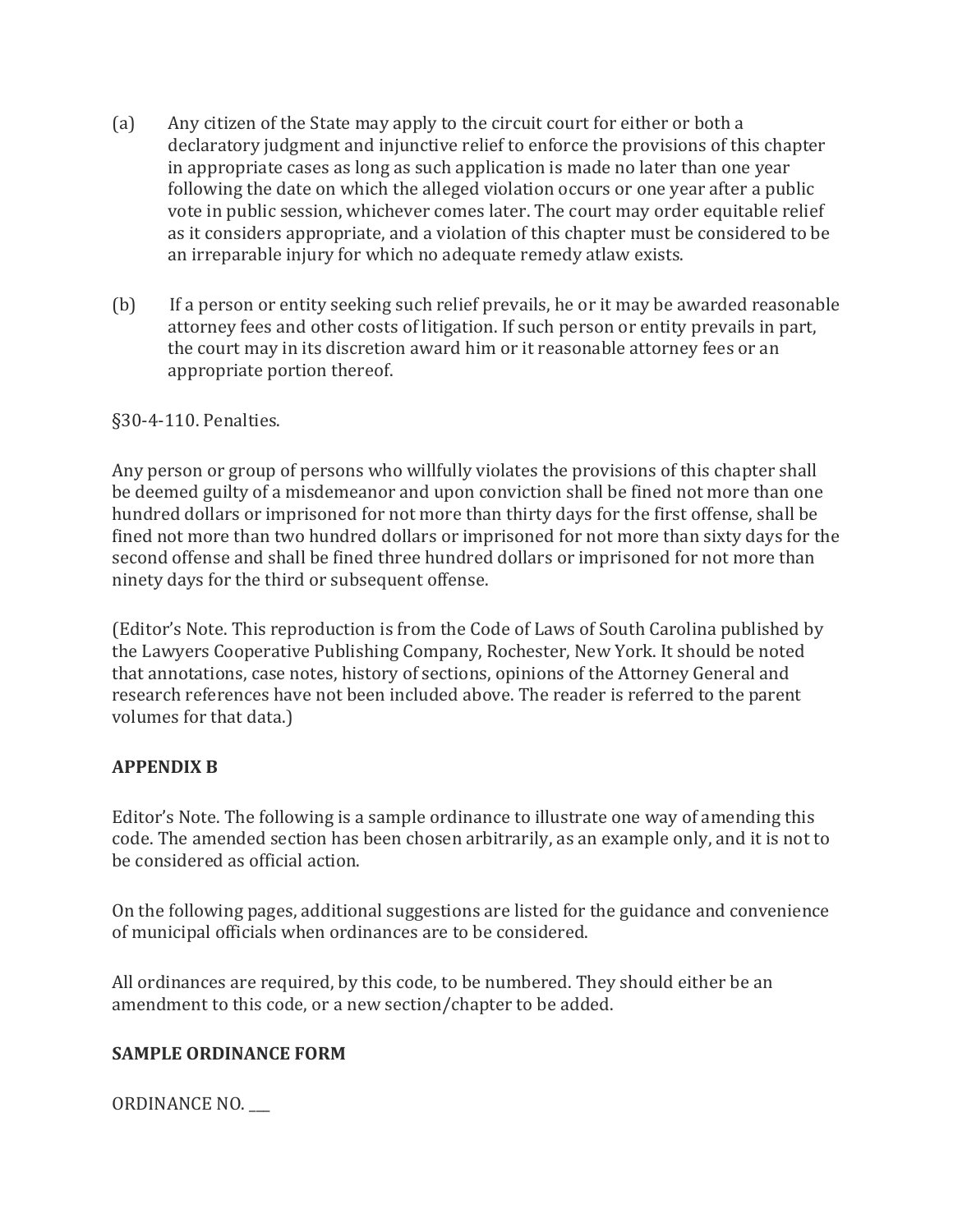#### AN ORDINANCE ENTITLED

#### CHANGE IN TIME OF REGULAR COUNCIL MEETINGS

BE IT ORDAINED BY THE MAYOR AND COUNCIL OF THE TOWN OF CAMPOBELLO, SOUTH CAROLINA:

BE IT ORDAIN

SECTION 1. Section 2.201 of the Town Code is hereby amended by rescinding the time authorized for regular Council meetings (7:00 p.m.) and inserting in lieu thereof "1:30 p.m.," so that when amended the time for regularly scheduled meetings of Council shall be 1:30 p.m.

(THIS IS SAMPLE WORDING ONLY)

SECTION 2. All ordinances, or parts of ordinances, in conflict herewith are, to the extent of such conflict, hereby repealed.

(THIS PARAGRAPH CANCELS ANY CONFLICTING ORDINANCES)

SECTION 3. Any chapter, article, section or subsection, sentence, clause or phrase of this ordinance is for any reason declared to be unconstitutional or invalid by a court of competent jurisdiction, such declaration shall not affect the validity of the remaining portions hereof.

(THIS PARAGRAPH LIMITS ANY RULING BY THE COURTS TO THE SPECIFIC SECTION TO WHICH THE RULING APPLIED.)

SECTION 4. This ordinance shall become effective upon its final adoption.

\_\_\_\_\_\_\_\_\_\_\_\_\_\_\_\_\_\_\_\_\_\_ \_\_\_\_\_\_\_\_\_\_\_\_\_\_\_\_\_\_\_\_\_\_\_\_\_\_\_\_\_\_\_\_

\_\_\_\_\_\_\_\_\_\_\_\_\_\_\_\_\_\_\_\_\_\_ \_\_\_\_\_\_\_\_\_\_\_\_\_\_\_\_\_\_\_\_\_\_\_\_\_\_\_\_\_\_\_\_

(ALL ORDINANCES MUST HAVE AN EFFECTIVE DATE)

First Reading **Robert Bell**, Mayor

Second Reading Ray Copeland, Mayor Pro tempore

ATTEST: \_\_\_\_\_\_\_\_\_\_\_\_\_\_\_\_\_\_\_\_\_\_\_\_\_\_\_\_\_\_\_\_

Donald Cohenour, Council Member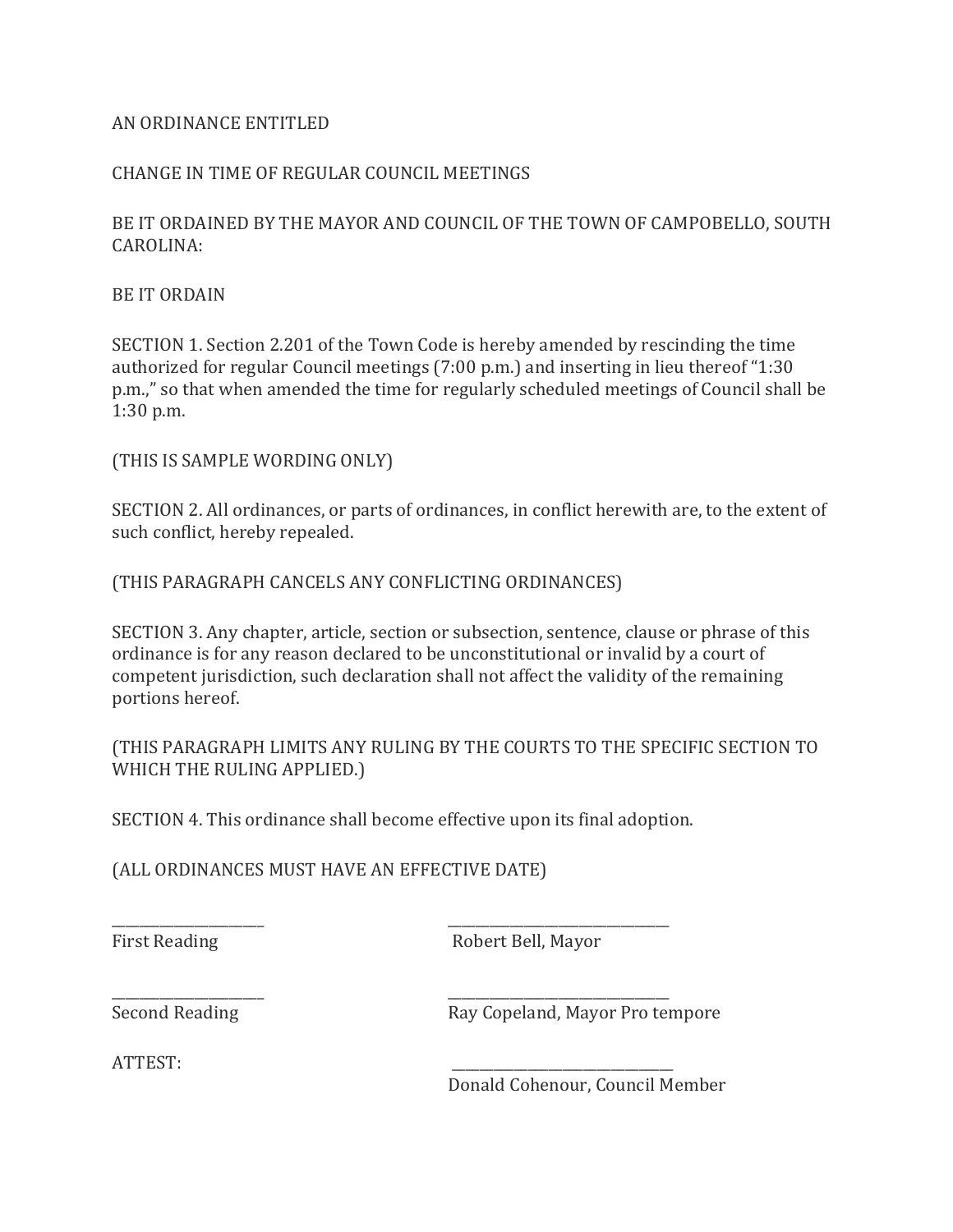Clerk/Treasurer Robert Payne, Jr., Council Member

AS TO FORM:

Mat Tidwell, Council Member

Town Attorney

\_\_\_\_\_\_\_\_\_\_\_\_\_\_\_\_\_\_\_\_\_\_

(ALL ORDINANCES MUST HAVE TWO READINGS, AT LEAST SIX DAYS APART, AND MUST BE SIGNED BY THE MAYOR AND SIGNED AND ATTESTED BY THE MUNICIPAL CLERK.)

\_\_\_\_\_\_\_\_\_\_\_\_\_\_\_\_\_\_\_\_\_\_ \_\_\_\_\_\_\_\_\_\_\_\_\_\_\_\_\_\_\_\_\_\_\_\_\_\_\_\_\_\_\_\_

#### **ADDITIONAL NOTES TO BE USED AS GUIDANCE FOR AMENDMENTS TO THIS CODE:**

- 1. Some municipalities prefer to repeal the entire amended section and have it retyped in its entirety to avoid future confusion or misunderstanding as to the intent of Council. Others prefer the "short version," as above. This is especially true if the amended section is lengthy. Either way is local choice.
- 2. If a date other than that of second reading is to be the effective date, it should be inserted accordingly as a part of Section 3 (of the sample ordinance) or the appropriate section number in the amending ordinance. Example: "effective on December 1, 2000."
- 3. More space than that shown in the sample ordinance can be utilized between sections, the date of readings and the signatures of the Mayor and Clerk to space it more aesthetically on the page.
- 4. Upon adoption of the ordinance, the original copy, with signatures, should be placed in the "Book of Ordinances" (as discussed in §2.114 of this code).
- 5. Also upon adoption, the official copy of the code should be amended accordingly and copies reproduced and distributed to the holders of the code and inserted in any extra copies which have not been distributed, to keep all copies current. The Clerk/Treasurer should retain a list of all persons to whom a code has been distributed so that they may receive copies of future amendments. Such amendments are called "Supplements."
- 6. When the code is amended, each change should be noted by Supplement number and date at the bottom of the amended page, left hand corner, to denote the change. Example: Supplement #1. 8-5-2000, Supplement #2. 10-1-2000, etc.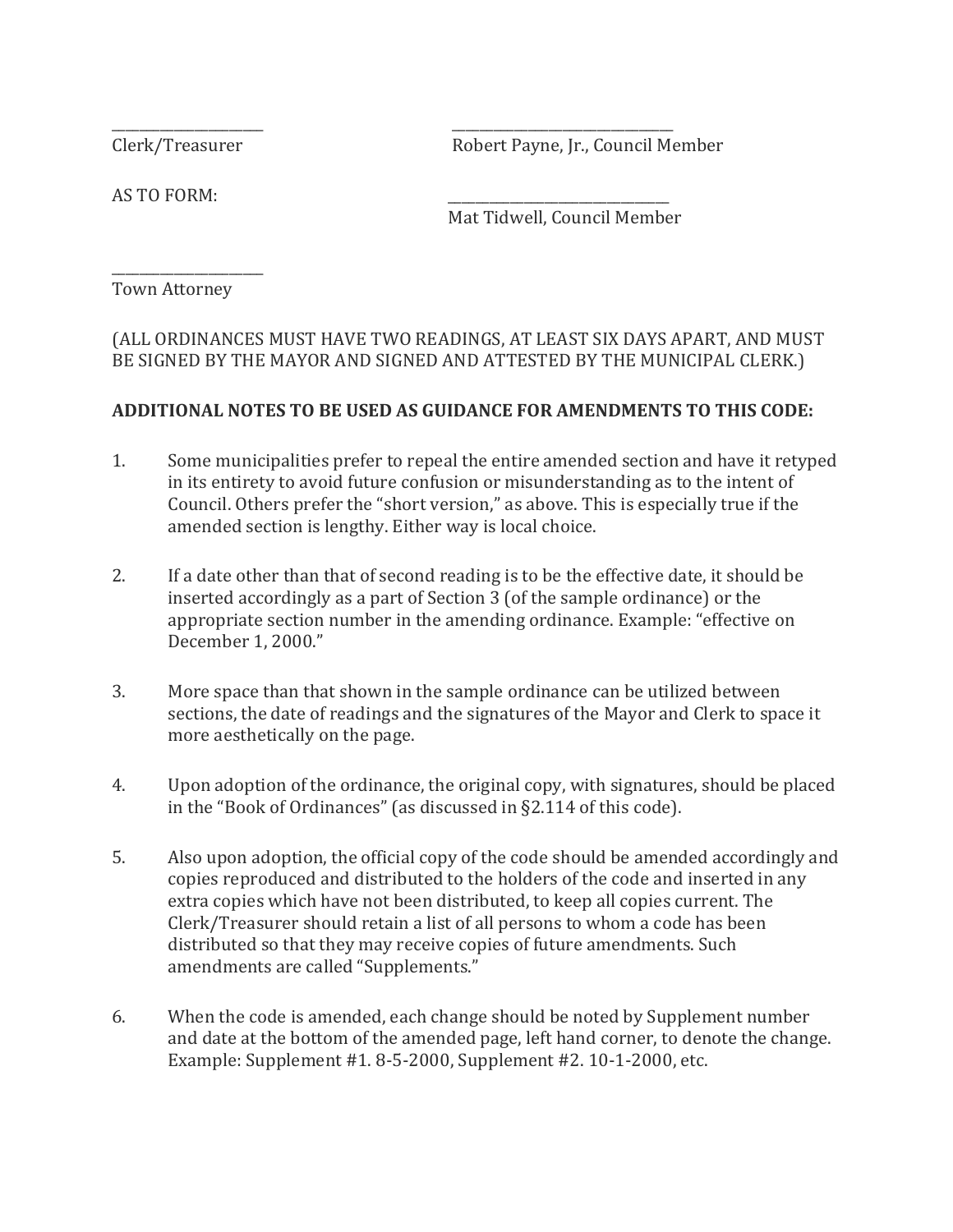- 7. Such changes should be noted also in the original Table of Contents, Chapter Table of Contents and the Index, as appropriate. Maintaining a chronological list of all supplements in the "Book of Ordinances" by date of supplement will prove helpful for future reference.
- 8. For EMERGENCY ORDINANCES, see §2.117 of this code.
- 9. Amending or repealing ordinances should be noted on the original copy of the ordinance repealed or amended, as required by law and as codified in §2.115 of this code.
- 10. As to updating this code, some municipalities prefer to do so as amendments are made; others prefer doing so on a quarterly, semiannual or annual basis. This code requires, at a minimum, an annual update. If a different updating schedule is preferred, the requirement should be amended accordingly. (See §2.110 of this code.)

#### **EXCERPT**

1976 CODE OF LAWS OF SOUTH CAROLINA

APPENDIX C

COUNCIL FORM OF GOVERNMENT

SECTION 5-11-10. Applicability of Chapter 7.

Except as specifically provided for in this chapter, the structure, organization, powers, duties, functions and responsibilities of municipal government under the council form shall be as prescribed in Chapter 7.

SECTION 5-11-20. Structure of council form of government election of mayor and members of council.

- (a) Under the council form of government there shall be a municipal council composed of five, seven or nine members including the mayor.
- (b) The mayor and members of the council shall be elected in accordance with Chapter 15.

SECTION 5-11-30. Legislative and administrative powers of municipality vested in municipal council.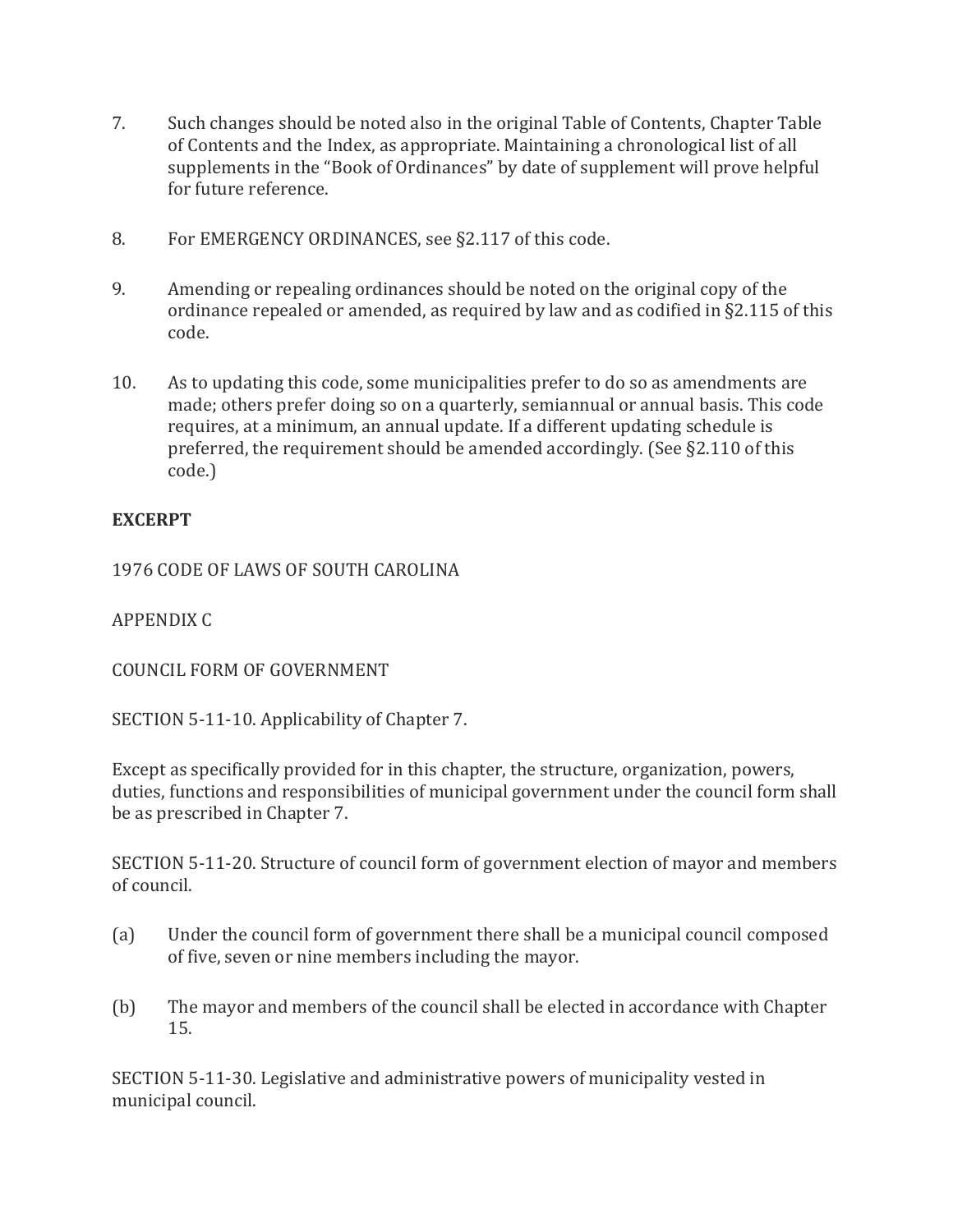All legislative and administrative powers of the municipality and the determination of all matters of policy shall be vested in the municipal council. Each member of council, including the mayor, shall have one vote.

SECTION 5-11-40. Establishment of municipal departments, offices or agencies; employment of administrator administrative officers appointed and controlled by council; annual budget; taxes.

- (a) The council may establish municipal departments, offices or agencies in addition to those created by Chapters 1 through 17 and may prescribe the functions of all departments, offices and agencies. The council may hire an administrator to assist the council.
- (b) All departments, offices and agencies may be administered by an officer appointed by and subject to the direction and supervision of the council.
- (c) The municipal council shall adopt annually, prior to the beginning of the fiscal year, operating and capital budgets for the operation of city government and shall in such budgets identify the sources of anticipated revenue including taxes necessary to meet the financial requirements of the budgets adopted. The council shall further provide for the levy and collection of taxes necessary to meet all budget requirements except as provided for by other revenue sources.

#### **APPENDIX D**

#### ORDINANCES NOT REPEALED BY THIS CODE

Editor's Note. As pointed out in the enacting ordinance of this code, certain ordinances have not been codified due to the nature of the ordinance. These have been listed below. The original of each ordinance listed below is maintained, where appropriate, by the Clerk/Treasurer.

Those ordinances which pertain to the following are not included:

- 1. Annexation
- 2. Assessments
- 3. Bonded indebtedness
- 4. Budgets